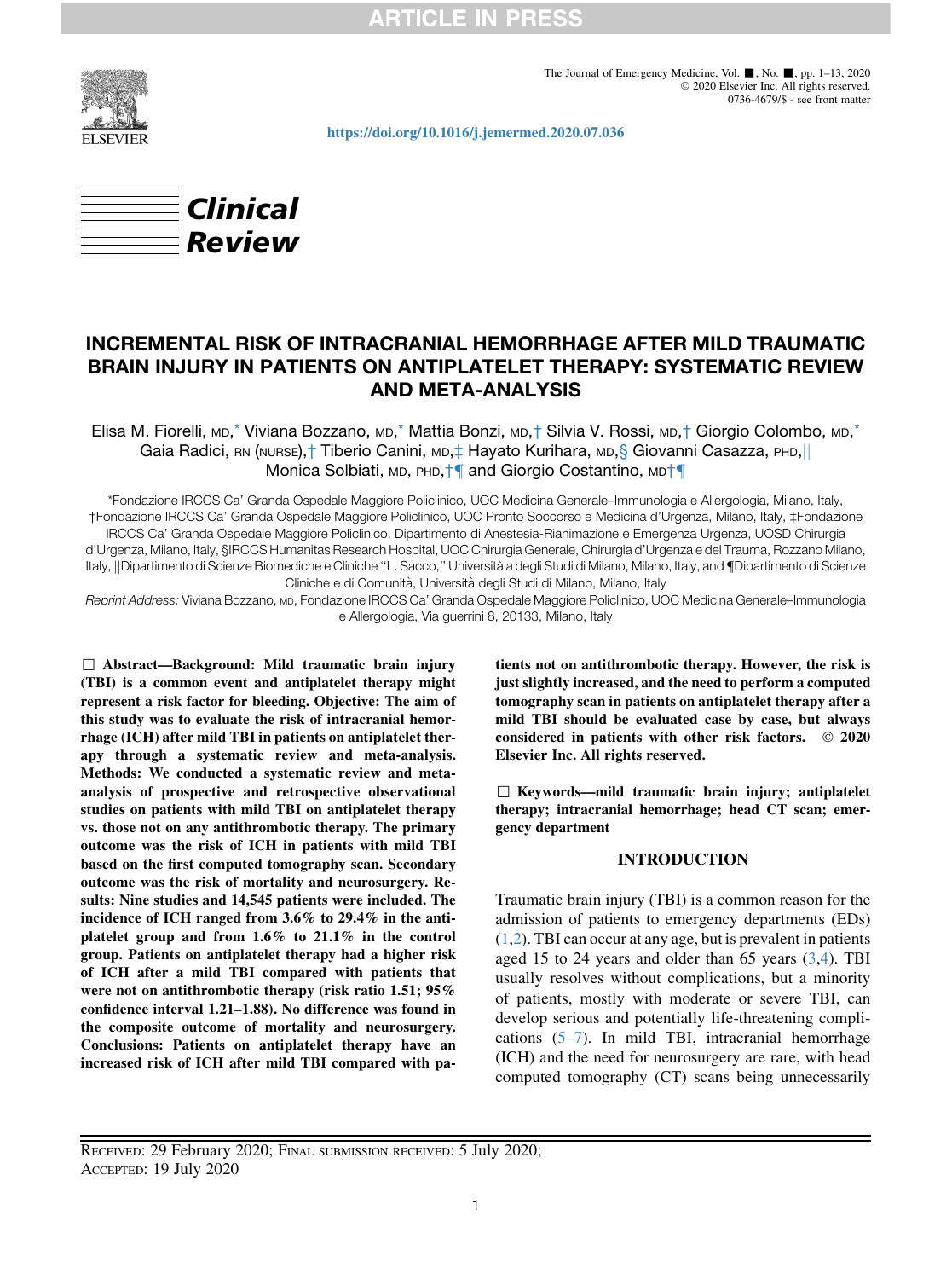implemented, increasing the risk of exposing patients to radiation without a benefit in terms of treatment, as CT scan findings often do not lead to any intervention ([8\)](#page-10-5).

Several potential risk factors must be evaluated to identify patients who are at high risk of complications. For example, clinical decision rules have been proposed to stratify the risk of patients  $(9-11)$ . Antiplatelet therapy represents one of several possible risk factors; however, data remain limited on how this factor contributes in the development of post-traumatic ICH. Various clinical decision rules are available to practitioners in different regions globally, but there is not consensus among them about how to consider patients on antiplatelet therapy. For example, the Canadian CT Head Rule (CCHR) does not consider antiplatelet therapy as a potential bleeding risk factor ([9\)](#page-10-6). In comparison, the National Emergency X-Radiography Utilization Study II Criteria identifies ''coagulopathy'' as a generic risk factor, but does not distinguish the cause ([10\)](#page-10-7). Similarly, various guidelines provide few indications on how to treat TBI patients on antiplatelet therapy  $(6.12-15)$  $(6.12-15)$  $(6.12-15)$ . Scandinavian and Scottish guidelines identify antiplatelet therapy as a risk factor to patients with TBI. In comparison, the United Kingdom National Institute for Health and Care Excellence Guidelines identify anticoagulation therapy as a bleeding risk factor, stressing the absence of adequate evidence regarding patients on antiplatelet therapy ([5,](#page-10-4)[6](#page-10-8)). The Australian Guidelines identify coagulopathy, particularly supratherapeutic anticoagulant, as a risk factor for intracranial bleeding, but does not mention the possible effects of antiplatelet therapy [\(12](#page-10-9)).

The prescription of antiplatelet therapy is increasing, along with the frequent use of new antiplatelet drugs or dual antiplatelet therapy; consequently, more effort is required to determine how these drugs represent potential ICH risk factors to TBI patients, and whether such patients are at higher risk of complications developing, requiring evaluation with head CT scans  $(16,17)$  $(16,17)$  $(16,17)$  $(16,17)$ . We conducted a systematic review and meta-analysis to evaluate the risk of ICH after mild TBI in patients on antiplatelet therapy compared with patients that were not on antithrombotic therapy.

#### METHODS

#### Search Strategy and Study Selection

We conducted a systematic review and meta-analysis according to the PRISMA (Preferred Reporting Items for Systematic Reviews and Meta-Analysis) statement and the MOOSE (Meta-Analysis Oof Observational Studies in Epidemiology) guidelines ([18,](#page-10-12)[19](#page-11-0)).

Following the PICOS (patient, intervention, comparison, outcome, study) model, we defined the clinical question of our study ( $P =$  mild TBI; I = antiplatelet therapy;  $C$  = neither antiplatelet therapy nor other antithrombotic therapy; O = ICH detected at first CT scan; S = prospective and retrospective studies). We performed a systematic search on MEDLINE and EMBASE from inception to April 2020. We used combinations of the following terms: (head trauma OR brain injury OR cerebral injury OR brain trauma OR cerebral trauma OR brain contusion OR cerebral contusion OR concussion OR craniocerebral trauma) AND (antithrombotic OR platelet aggregation inhibitor OR carbasalate calcium OR aspirin OR lysine acetylsalicylate OR clopidogrel OR ticagrelor OR dipyridamole OR prasugrel OR ticlopidine OR indobufen OR thienopyridine OR antiplatelet OR acetylsalicylic acid OR salicyl\*). We consulted the reference sections of all included studies, guidelines, and meta-analysis from the last 5 years to locate any additional primary studies not retrieved from our search. We included both prospective and retrospective Englishlanguage studies. We excluded case reports and case series. Inclusion criteria for studies were the following: recruitment of patients 16 years and older reporting mild TBI (based on the definition of the study) and provision of data on the incidence of ICH detected at first CT scan in patients on antiplatelet therapy compared with patients not on antithrombotic therapy. If data on mild TBI could not be separated from moderate TBI, but the latter encompassed < 5% of the study population, we included the study. If moderate TBI exceeded 5%, the study was excluded. We performed a sensitivity analysis without the studies including moderate TBI and, given the lack of a uniform definition of mild TBI and the risk of inclusion of minimal TBI, we performed a sensitivity analysis without studies including minimal TBI. We defined ICH as any type of intracranial bleeding (epidural, subdural, subarachnoid, and intraparenchymal hemorrhage) found at the first head CT scan. We defined first CT scan as the first CT scan performed in the ED, irrespective of the time lag between trauma and CT, and according to the study definition.

Two reviewers (S.V.R. and V.B.) independently screened all titles and abstracts to detect potentially eligible studies and remove irrelevant reports. If the reviewers disagreed on a given study, the study was initially included to increase search sensitivity. We then obtained full texts of the selected articles. Four reviewers (S.V.R., V.B., E.M.F., and M.B.) extracted data on study design, inclusion and exclusion criteria, sample size, clinical characteristics of patients, mechanism of injury, antiplatelet medication, and outcomes of interest using a predefined data extraction form. All reviewers discussed disagreements until a consensus was reached. If the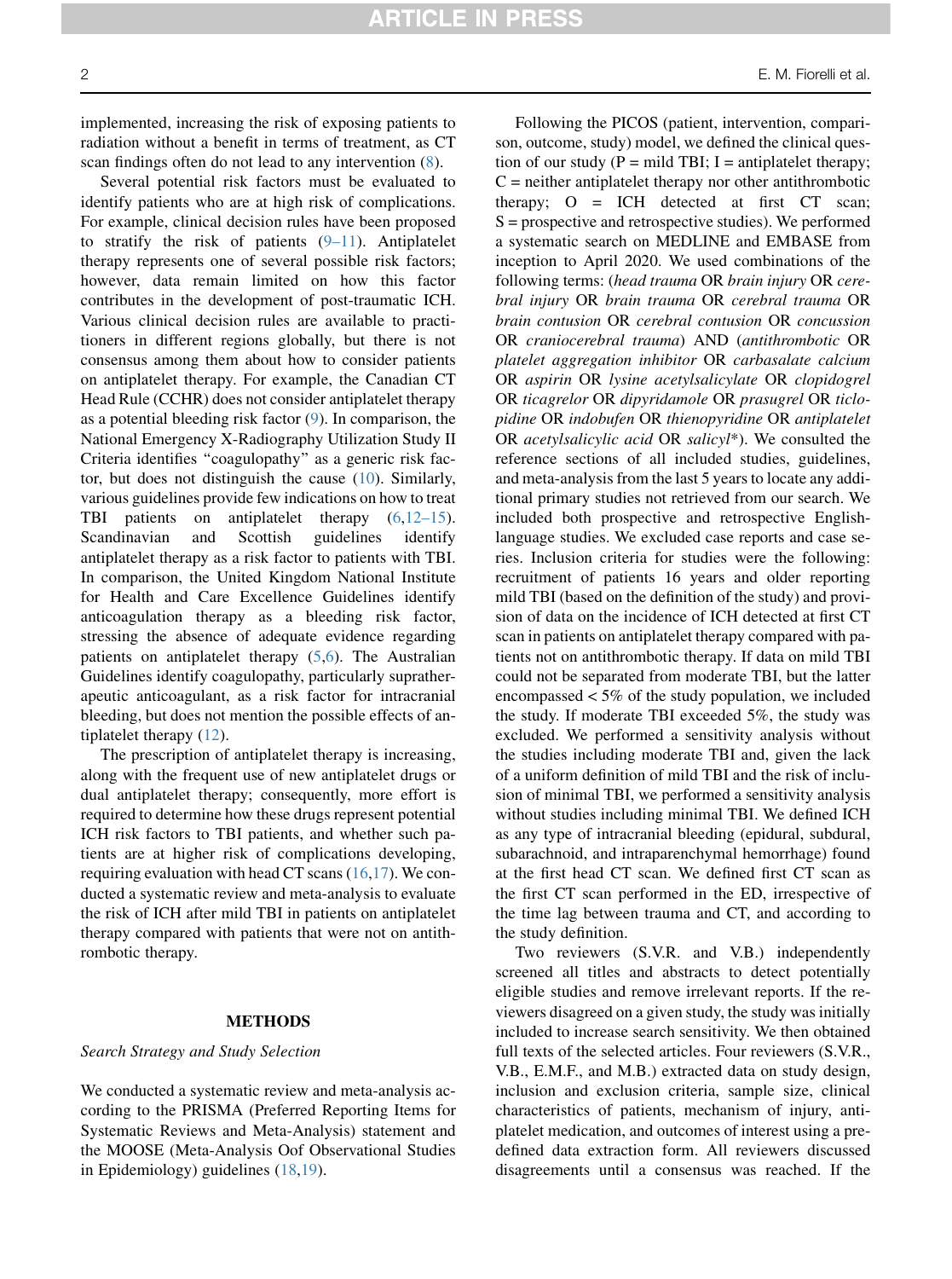## Antiplatelet Therapy and Increased Risk of ICH after Mild TBI 3

data could not be retrieved from the selected studies, we contacted the corresponding authors for clarification.

#### Study Outcomes

The primary outcome of our study was the risk of ICH in mild TBI patients on antiplatelet therapy (any antiplatelet therapy) compared with patients not on antithrombotic therapy (i.e., neither on antiplatelet therapy nor on anticoagulant therapy). The secondary outcomes were the risk of adverse events considered as a composite of mortality and neurosurgery in patients on antiplatelet therapy compared with patients not on antithrombotic therapy and the incidence of mortality and neurosurgery after mild TBI in patients with ICH on antiplatelet therapy.

#### Quality Assessment

Two reviewers (V.B. and E.M.F.) independently assessed the methodological quality of the selected articles using the Newcastle-Ottawa Scale (NOS) [\(20](#page-11-1)). All reviewers discussed disagreements until consensus was reached.

NOS assesses the following components: selection, which consists of four items; comparability, which consists of one item; and outcomes, which consists of three items. Each item is scored with a maximum of one star, except for comparability, which can be scored with two stars. Overall, each article can be assigned a maximum of nine stars. Studies that receive nine stars were rated as having ''low risk of bias''; studies that receive seven or eight stars were rated as having ''moderate risk of bias''; and studies that receive less than seven stars were rated as having "high risk of bias."

### Data Analysis

The categorical data were presented as counts and percentages. Continuous variables were presented as the mean  $\pm$  standard deviation or as median and interquartile ranges, based on the primary studies. For each included study, we calculated the incidence of the events of interest (ICH, mortality, and neurosurgery) as the proportion of events in the two groups, with their 95% confidence intervals (CIs). We performed the meta-analyses of the incidence of events using a random-effects model, after having applied the Freeman-Tukey double arcsine transformation to the original proportions. The pooled incidence estimates obtained from the meta-analyses were then back-transformed, and the results reported as proportions, with their 95% CIs. We compared the risk of events of patients in antiplatelet and in control group by calculating risk ratios (RRs) for each primary study, with their 95% CIs. We then performed meta-analyses of RRs for primary and secondary outcomes. We performed meta-analyses of RRs using random-effects models when expecting some clinical heterogeneity between studies and fixed-effects models when expecting low clinical heterogeneity between studies. We used the  $\chi^2$  test to assess statistical heterogeneity (with  $p < 0.1$ ), which was quantified using the inconsistency index  $(I^2)$ . We considered heterogeneity to be relevant with an  $I^2$  statistic of > 50% (30–60%: moderate heterogeneity; 50– 90%: substantial heterogeneity; and 75–100%: considerable heterogeneity).

Subgroup analyses. We aimed to perform prespecified subgroup analyses to evaluate the risk of bleeding associated with different types of antiplatelet medication (i.e., aspirin, clopidogrel, dipyridamole, prasugrel, ticagrelor, and ticlopidine) and with dual antiplatelet therapy.

Sensitivity analyses. We aimed to perform sensitivity analyses by excluding studies containing data on moderate TBI, studies including patients with minimal TBI, and studies at high risk of bias.

We used Review Manager (release 5.3) and STATA software for data analysis.

#### RESULTS

Study Selection and Characteristics

A total of 6219 articles were identified from the databases. After removing duplicates, 6146 articles remained, of which 6069 articles were excluded based on the title and abstract. The full texts of the remaining 77 articles were assessed for eligibility. After reading the full texts, we excluded 68 articles that did not meet our inclusion criteria ([Figure 1\)](#page-3-0). Nine studies with 14,545 patients (3404 patients in the antiplatelet group and 11,141 patients in the control group) were finally included for qualitative and quantitative analysis ([21–29\)](#page-11-2). From each study, we only extrapolated the outcomes data of patients corresponding to our inclusion criteria; patients with mild TBI receiving a head CT scan and taking antiplatelet therapy (3269 patients) vs. patients not taking any antithrombotic therapy as a control group (10,532 patients). Descriptive data are given for the entire population included in the primary studies.

The main characteristics of the selected studies are summarized in [Table 1.](#page-4-0) The studies were performed in Italy  $(n = 2)$   $(21,25)$  $(21,25)$  $(21,25)$  $(21,25)$ , Spain  $(n = 1)$   $(29)$  $(29)$ , Canada  $(n = 1)$ [\(28](#page-11-5)), United States  $(n = 3)$  [\(23](#page-11-6),[24](#page-11-7)[,27](#page-11-8)), Switzerland  $(n = 1)$  ([22\)](#page-11-9), and Israel  $(n = 1)$  ([26\)](#page-11-10). The studies were published between 2003 and 2020. Four studies were multicenter [\(23](#page-11-6),[26–28\)](#page-11-10), five had a retrospective design  $(21,22,25,28,29)$  $(21,22,25,28,29)$  $(21,22,25,28,29)$  $(21,22,25,28,29)$  $(21,22,25,28,29)$  $(21,22,25,28,29)$  $(21,22,25,28,29)$  $(21,22,25,28,29)$ , and four had a prospective design  $(23,24,26,27)$  $(23,24,26,27)$  $(23,24,26,27)$  $(23,24,26,27)$  $(23,24,26,27)$  $(23,24,26,27)$ . Five studies enrolled only patients  $\geq$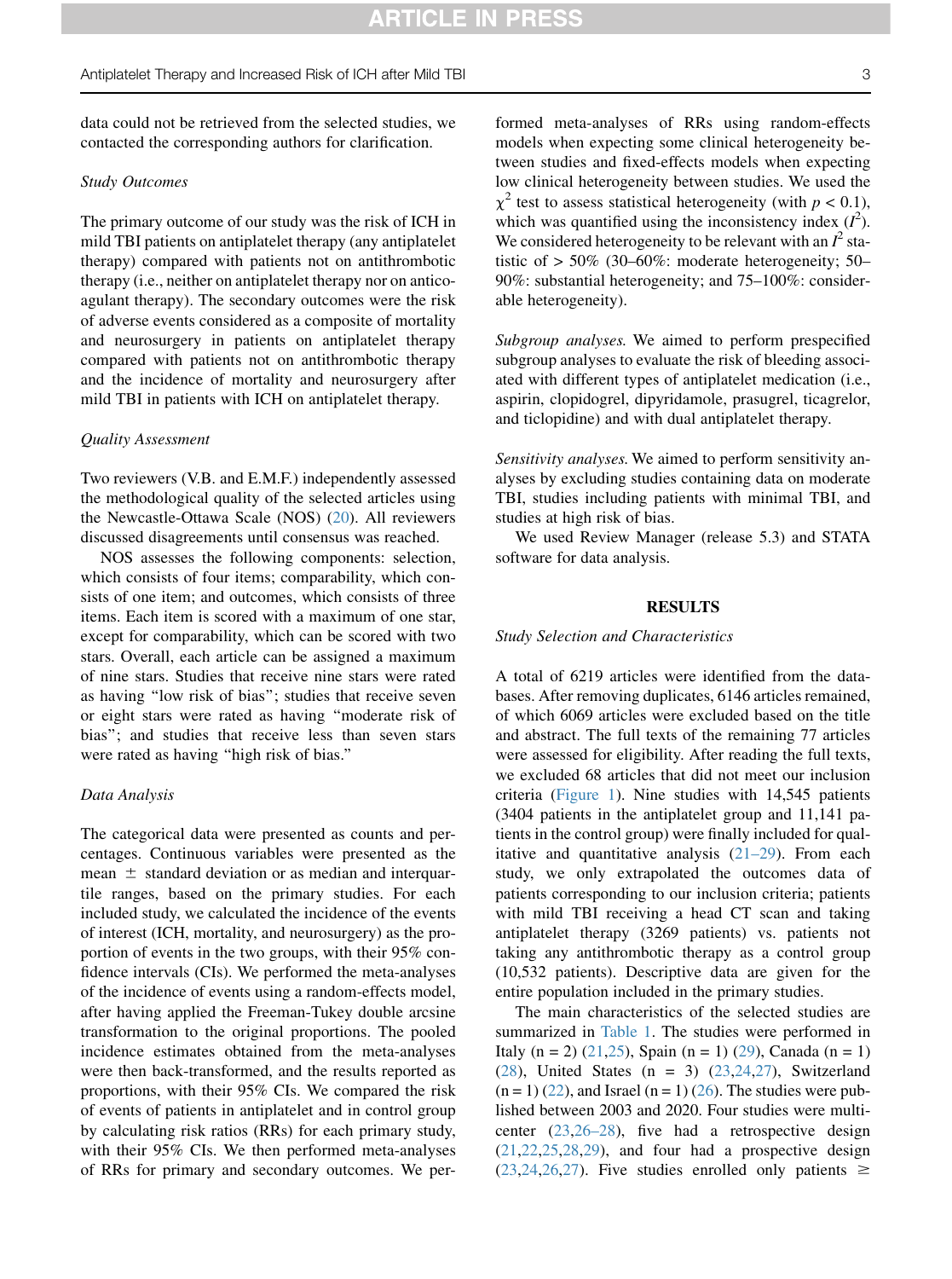55 years ([23–26,](#page-11-6)[28](#page-11-5)) and four enrolled patients  $\geq$ 18 years old [\(21](#page-11-2),[22,](#page-11-9)[27](#page-11-8),[29\)](#page-11-4). Five studies enrolled patients with mild TBI ([21,](#page-11-2)[22](#page-11-9),[25,](#page-11-3)[28](#page-11-5),[29\)](#page-11-4), two enrolled patients with mild or moderate TBI [\(23](#page-11-6),[26\)](#page-11-10), one study included patients with blunt head trauma but did not exclude patients based on Glasgow Coma Scale (GCS) score ([27\)](#page-11-8). The severity of trauma and GCS of patients were not clear in one study  $(24)$  $(24)$ ; however, the authors stated that they excluded patients with major trauma criteria (even if the criteria were not specified) and patients with acute change to baseline neurologic findings. The definition of mild TBI was not uniform across the six studies and it was not always clarified. However, there was consensus on defining mild TBI as  $GCS \ge 13$ . Time from trauma to ED presentation was not specified in two studies ([21,](#page-11-2)[22](#page-11-9)), was less than 30 min in one study ([23\)](#page-11-6), between 30 min and 72 h in one study  $(25)$  $(25)$ ,  $\lt 2$  h in one study  $(29)$  $(29)$ , and  $<$  24 h in one study [\(27](#page-11-8)). In the study by Spektor et al., inclusion criterion was injury less than 1 week before arrival and  $50.2\%$  of patients enrolled presented  $<$  3 h after the injury, and in the study by Hamden et al., 76.7% of patients enrolled presented within 6 h ([24](#page-11-7),[26\)](#page-11-10). O'Brien included patients presenting to the ED less than 7 days after the trauma, but did not give a detailed description [\(28](#page-11-5)).

#### Study Outcomes

Intracranial hemorrhage. The incidence of ICH ranged from 3.6% to 29.4% in the antiplatelet group and from 1.6% to 21.1% in the control group ([Table 2](#page-7-0)). The random-effects pooled estimate incidence was 9.9% (95% CI 6.1–14.5%;  $I^2 = 93\%$ ) in the antiplatelet group and 6.4% (95% CI 4.1–9.3%;  $I^2 = 95\%$ ) in the control group ([Table 2\)](#page-7-0). Patients on antiplatelet therapy had a higher risk of ICH after a mild TBI compared with patients not on antithrombotic therapy, with a pooled RR of 1.51 (95% CI 1.21–1.88;  $p = 0.0002$ ;  $\bar{I}^2 = 44\%$ ) [\(Figure 2](#page-8-0)).

Mortality and neurosurgery. The composite outcome of mortality and neurosurgery was available for five studies, but in one study there were no events  $(21, 23, 26-28)$  $(21, 23, 26-28)$  $(21, 23, 26-28)$  $(21, 23, 26-28)$  $(21, 23, 26-28)$ . We found no significant difference in risk of mortality and

<span id="page-3-0"></span>

Figure 1. Flow diagram of included studies. CT = computed tomography; ICH = intracranial hemorrhage.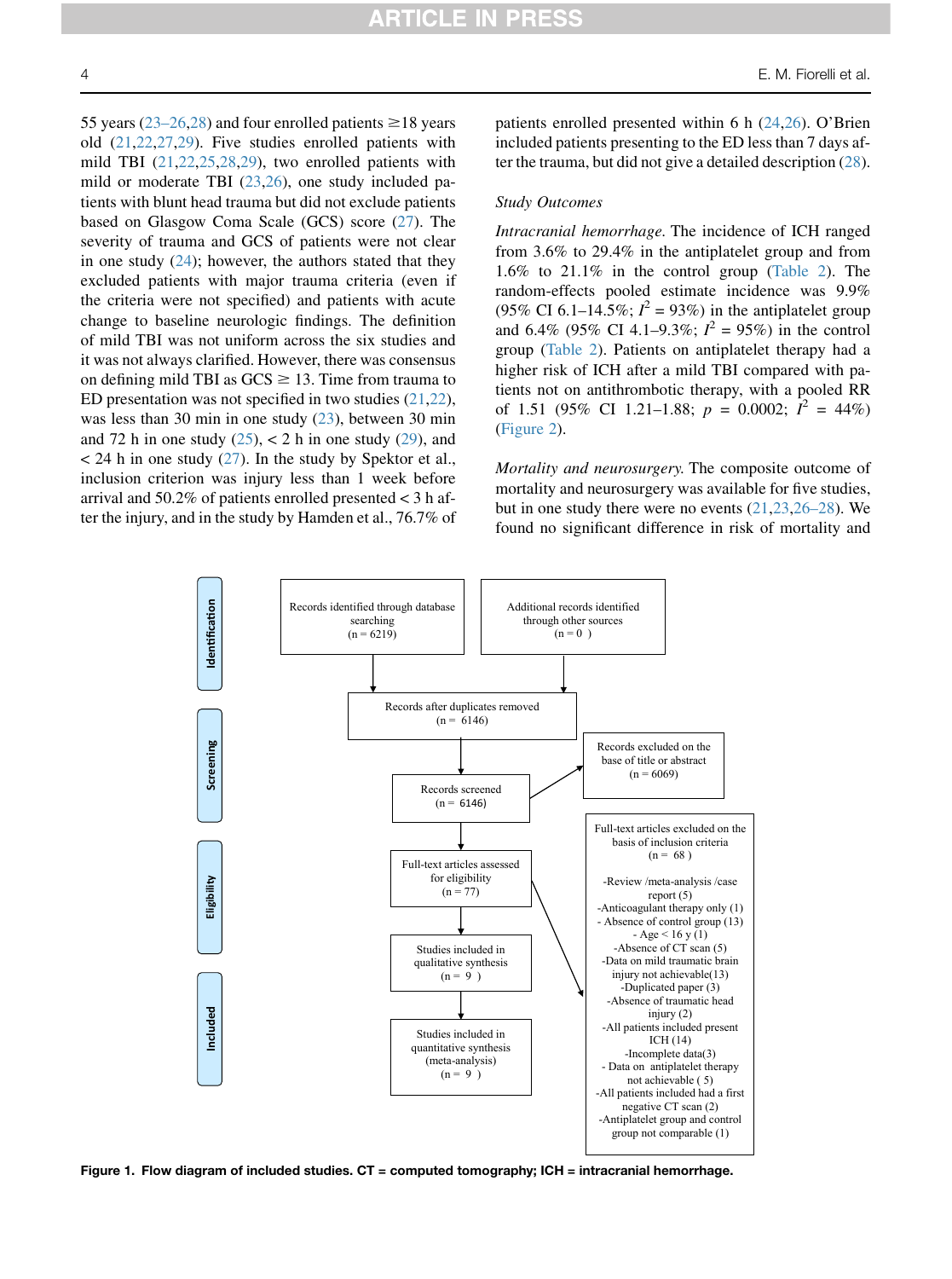## <span id="page-4-0"></span>Table 1. Study Characteristics

| Study                                     | Data                                                                                                                                                                                                                                                                                                                                                                                                                                                          |  |  |  |
|-------------------------------------------|---------------------------------------------------------------------------------------------------------------------------------------------------------------------------------------------------------------------------------------------------------------------------------------------------------------------------------------------------------------------------------------------------------------------------------------------------------------|--|--|--|
| Spektor, 2003 (26)                        |                                                                                                                                                                                                                                                                                                                                                                                                                                                               |  |  |  |
| Country                                   | Israel                                                                                                                                                                                                                                                                                                                                                                                                                                                        |  |  |  |
| Single/multicenter                        | Multicenter                                                                                                                                                                                                                                                                                                                                                                                                                                                   |  |  |  |
| Study design<br>Mild TBI definition       | Prospective<br>GCS 13-15                                                                                                                                                                                                                                                                                                                                                                                                                                      |  |  |  |
| Primary outcome                           | Not specified                                                                                                                                                                                                                                                                                                                                                                                                                                                 |  |  |  |
| Inclusion criteria                        | Mild (GCS 13–15) or moderate (GCS 9–12) head injury not more than 1 week before<br>arrival at the ED; age $\geq 60$ years; taking no anticoagulant medication                                                                                                                                                                                                                                                                                                 |  |  |  |
| Exclusion criteria                        | Any medication other than low-dose aspirin (100 mg/day), which could affect their<br>coagulation mechanism, hematologic and oncologic diseases                                                                                                                                                                                                                                                                                                                |  |  |  |
| Recruitment time                          | 1995-1997                                                                                                                                                                                                                                                                                                                                                                                                                                                     |  |  |  |
| Patients enrolled, n                      | 231                                                                                                                                                                                                                                                                                                                                                                                                                                                           |  |  |  |
| Age (years), mean $\pm$ SD                | $78 \pm NA$                                                                                                                                                                                                                                                                                                                                                                                                                                                   |  |  |  |
| Male, n (%)                               | 92 (40)                                                                                                                                                                                                                                                                                                                                                                                                                                                       |  |  |  |
| Time from trauma to ED presentation       | <1 week before arrival at the ED                                                                                                                                                                                                                                                                                                                                                                                                                              |  |  |  |
|                                           | $50.2\% < 3 h$                                                                                                                                                                                                                                                                                                                                                                                                                                                |  |  |  |
|                                           | $49.8\% > 3 h$                                                                                                                                                                                                                                                                                                                                                                                                                                                |  |  |  |
| Patients enrolled in our meta-analysis, n | 103 antiplatelet, 114 control<br>103                                                                                                                                                                                                                                                                                                                                                                                                                          |  |  |  |
| Aspirin, n<br>Clopidogrel, n              | 0                                                                                                                                                                                                                                                                                                                                                                                                                                                             |  |  |  |
| Other antiplatelet, n                     | 0                                                                                                                                                                                                                                                                                                                                                                                                                                                             |  |  |  |
| Dual antiplatelet, n                      | 0                                                                                                                                                                                                                                                                                                                                                                                                                                                             |  |  |  |
| Riccardi, 2013 (25)                       |                                                                                                                                                                                                                                                                                                                                                                                                                                                               |  |  |  |
| Country                                   | Italy                                                                                                                                                                                                                                                                                                                                                                                                                                                         |  |  |  |
| Single/multicenter                        | Single center                                                                                                                                                                                                                                                                                                                                                                                                                                                 |  |  |  |
| Study design                              | Retrospective                                                                                                                                                                                                                                                                                                                                                                                                                                                 |  |  |  |
| Mild TBI definition                       | GCS 14-15 and no neurologic deficits or open injuries                                                                                                                                                                                                                                                                                                                                                                                                         |  |  |  |
| Primary outcome                           | Any intracranial traumatic findings on CT                                                                                                                                                                                                                                                                                                                                                                                                                     |  |  |  |
| Inclusion criteria                        | Age > 65 years; GCS 15; no dangerous events; no or minor wounds; no neurologic<br>defects, or history of neurologic disease or previous neurosurgical intervention; no<br>history of coagulation disorders, and no assumption of oral anticoagulants; no<br>symptoms after head injury (except pain in site of injury)                                                                                                                                        |  |  |  |
| Exclusion criteria                        | GCS < 15; dangerous events; deep wounds or sign of skull fractures; neurologic<br>defects (also related to previous neurologic disorders); history of neurologic<br>disorders (also seizures), previous neurologic intervention; oral anticoagulant,<br>history of coagulopathy; symptoms related to injury (i.e., diffuse headache,<br>vomiting, loss of consciousness after mild head injury, diplopia, amnesia);<br>assumption of alcohol or illicit drugs |  |  |  |
| Recruitment time                          | April 2004-April 2010                                                                                                                                                                                                                                                                                                                                                                                                                                         |  |  |  |
| Patients enrolled, n                      | 2149                                                                                                                                                                                                                                                                                                                                                                                                                                                          |  |  |  |
| Age (years), mean $\pm$ SD                | $81 \pm 7.7$                                                                                                                                                                                                                                                                                                                                                                                                                                                  |  |  |  |
| Male, n (%)                               | 959 (45)                                                                                                                                                                                                                                                                                                                                                                                                                                                      |  |  |  |
| Time from trauma to ED presentation       | Between 30 min and 72 h                                                                                                                                                                                                                                                                                                                                                                                                                                       |  |  |  |
| Patients enrolled in our meta-analysis, n | 617 antiplatelet, 1532 control                                                                                                                                                                                                                                                                                                                                                                                                                                |  |  |  |
| Aspirin, n<br>Clopidogrel, n              | NA.<br><b>NA</b>                                                                                                                                                                                                                                                                                                                                                                                                                                              |  |  |  |
| Other antiplatelet, n                     | <b>NA</b>                                                                                                                                                                                                                                                                                                                                                                                                                                                     |  |  |  |
| Dual antiplatelet, n                      | <b>NA</b>                                                                                                                                                                                                                                                                                                                                                                                                                                                     |  |  |  |
| Hamden, 2014 (24)                         |                                                                                                                                                                                                                                                                                                                                                                                                                                                               |  |  |  |
| Country                                   | <b>United States</b>                                                                                                                                                                                                                                                                                                                                                                                                                                          |  |  |  |
| Single/multicenter                        | Single center                                                                                                                                                                                                                                                                                                                                                                                                                                                 |  |  |  |
| Study design                              | Prospective                                                                                                                                                                                                                                                                                                                                                                                                                                                   |  |  |  |
| Mild TBI definition                       | NA.                                                                                                                                                                                                                                                                                                                                                                                                                                                           |  |  |  |
| Primary outcome                           | Not specified                                                                                                                                                                                                                                                                                                                                                                                                                                                 |  |  |  |
| Inclusion criteria                        | Age $\geq$ 65 years, presented to the ED with a concern related to a fall, at baseline<br>neurologic status                                                                                                                                                                                                                                                                                                                                                   |  |  |  |
| Exclusion criteria                        | Major trauma criteria, acute change in baseline neurologic functioning<br>16 months (2011-2012)                                                                                                                                                                                                                                                                                                                                                               |  |  |  |
| Recruitment time<br>Patients enrolled, n  | 799                                                                                                                                                                                                                                                                                                                                                                                                                                                           |  |  |  |
| Age (years), median (IQR)                 | 85 (79-90)                                                                                                                                                                                                                                                                                                                                                                                                                                                    |  |  |  |
| Male, n (%)                               | 265 (33)                                                                                                                                                                                                                                                                                                                                                                                                                                                      |  |  |  |
| Time from trauma to ED presentation       | 76.7% within 6 h                                                                                                                                                                                                                                                                                                                                                                                                                                              |  |  |  |
|                                           | $19.1\% > 6 h$                                                                                                                                                                                                                                                                                                                                                                                                                                                |  |  |  |
|                                           | 4.2% not determined                                                                                                                                                                                                                                                                                                                                                                                                                                           |  |  |  |
| Patients enrolled in our meta-analysis, n | 345 antiplatelet, 298 control                                                                                                                                                                                                                                                                                                                                                                                                                                 |  |  |  |
| Aspirin, n                                | 345                                                                                                                                                                                                                                                                                                                                                                                                                                                           |  |  |  |
| Clopidogrel, n                            | 0                                                                                                                                                                                                                                                                                                                                                                                                                                                             |  |  |  |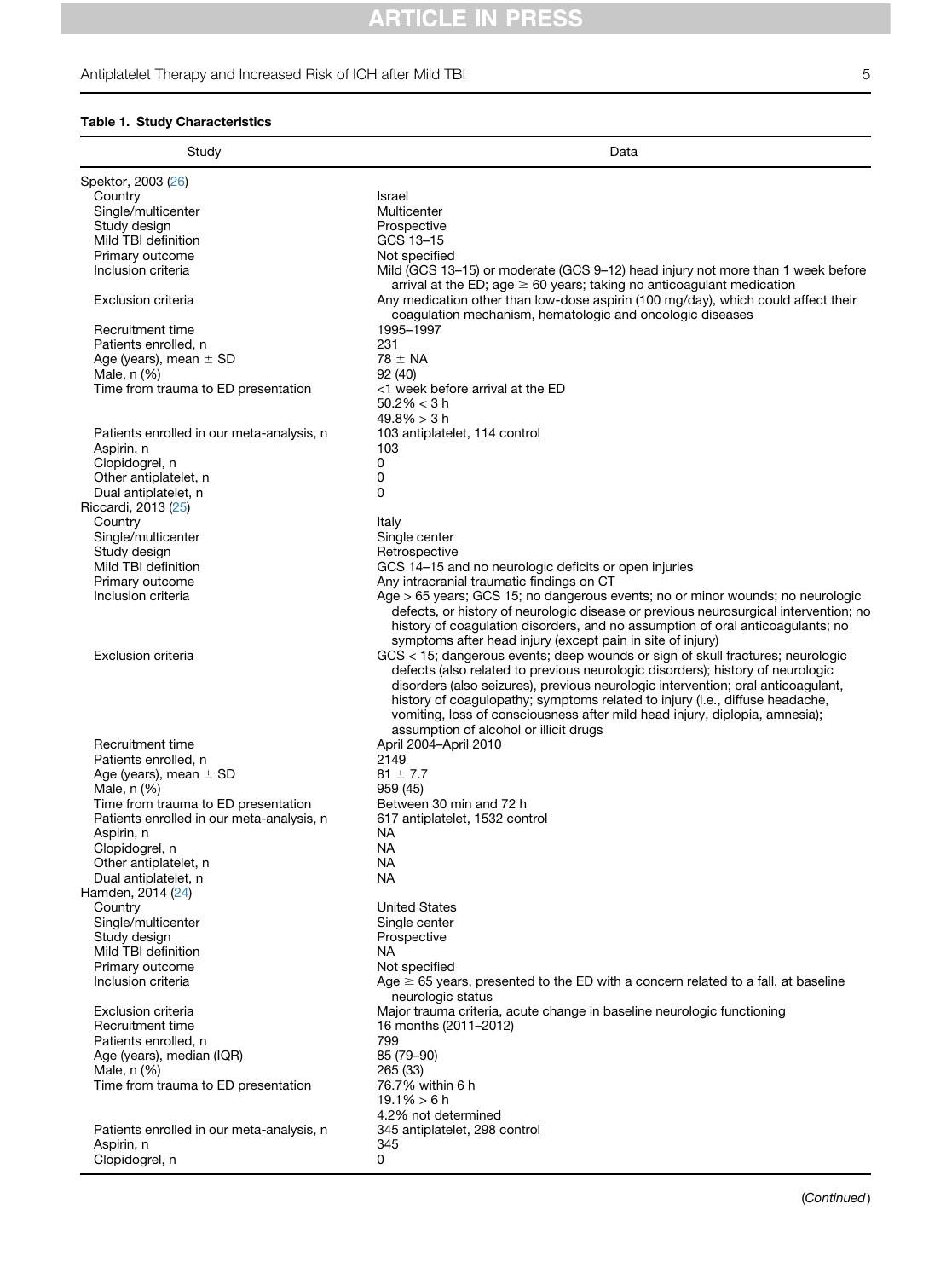6 E. M. Fiorelli et al.

## Table 1. Continued

| Study                                               | Data                                                                                                                                                                                                                                                                     |
|-----------------------------------------------------|--------------------------------------------------------------------------------------------------------------------------------------------------------------------------------------------------------------------------------------------------------------------------|
| Other antiplatelet, n                               | 0                                                                                                                                                                                                                                                                        |
| Dual antiplatelet, n                                | 0                                                                                                                                                                                                                                                                        |
| Nishijima, 2018 (23) *                              |                                                                                                                                                                                                                                                                          |
| Country                                             | <b>United States</b>                                                                                                                                                                                                                                                     |
| Single/multicenter                                  | Multicenter                                                                                                                                                                                                                                                              |
| Study design                                        | Prospective                                                                                                                                                                                                                                                              |
| Mild TBI definition                                 | NA.<br>Presence of ICH on initial cranial CT imaging in the ED based on radiologist                                                                                                                                                                                      |
| Primary outcome                                     | interpretation                                                                                                                                                                                                                                                           |
| Inclusion criteria<br><b>Exclusion criteria</b>     | Age $\ge$ 55 years with head trauma<br>Patients transferred by EMS from another receiving facility, patients transported to a<br>nonparticipating hospital, patients with penetrating head trauma, patients for whom<br>we were unable to link hospital data to EMS data |
| Recruitment time                                    | August 2015 to September 2016                                                                                                                                                                                                                                            |
| Patients enrolled                                   | 1147                                                                                                                                                                                                                                                                     |
| Age (years), median (IQR)                           | 73 (63-84)                                                                                                                                                                                                                                                               |
| Male, n (%)<br>Time from trauma to ED presentation, | 610 (47)<br>13 (9-18) from scene to arrival at hospital                                                                                                                                                                                                                  |
| min, median (IQR)                                   |                                                                                                                                                                                                                                                                          |
| Patients enrolled in our meta-analysis, n           | 368 antiplatelet, 887 control                                                                                                                                                                                                                                            |
| Aspirin, n                                          | 279                                                                                                                                                                                                                                                                      |
| Clopidogrel, n                                      | <b>NA</b>                                                                                                                                                                                                                                                                |
| Other antiplatelet, n                               | <b>NA</b><br><b>NA</b>                                                                                                                                                                                                                                                   |
| Dual antiplatelet, n<br>Uccella, 2018 (22)          |                                                                                                                                                                                                                                                                          |
| Country                                             | Switzerland                                                                                                                                                                                                                                                              |
| Single/multicenter                                  | Single center                                                                                                                                                                                                                                                            |
| Study design                                        | Retrospective                                                                                                                                                                                                                                                            |
| Mild TBI definition                                 | GCS 14-15 and LOC/amnesia/disorientation                                                                                                                                                                                                                                 |
| Primary outcome                                     | ICH after mild TBI in patients on different antithrombotic therapy                                                                                                                                                                                                       |
| Inclusion criteria                                  | Age ≥ 18 years, blunt head trauma with LOC, definite amnesia, or disorientation with a<br>GCS score of 15                                                                                                                                                                |
| Exclusion criteria                                  | Not specified                                                                                                                                                                                                                                                            |
| Recruitment time<br>Patients enrolled               | January 2014 to December 2016<br>1608                                                                                                                                                                                                                                    |
| Age (years), mean $\pm$ SD                          | $66.9 \pm 21.5$                                                                                                                                                                                                                                                          |
| Male, n (%)                                         | 911(51)                                                                                                                                                                                                                                                                  |
| Time from trauma to ED presentation                 | NA.                                                                                                                                                                                                                                                                      |
| Patients enrolled in our meta-analysis, n           | 547 antiplatelet, 848 control                                                                                                                                                                                                                                            |
| Aspirin, n                                          | 425                                                                                                                                                                                                                                                                      |
| Clopidogrel, n                                      | 96                                                                                                                                                                                                                                                                       |
| Other antiplatelet, n                               | 4                                                                                                                                                                                                                                                                        |
| Dual antiplatelet, n                                | 22                                                                                                                                                                                                                                                                       |
| Galliazzo, 2019 (21)<br>Country                     | Italy                                                                                                                                                                                                                                                                    |
| Single/multicenter                                  | Single center                                                                                                                                                                                                                                                            |
| Study design                                        | Retrospective                                                                                                                                                                                                                                                            |
| Mild TBI definition                                 | GCS 13-15                                                                                                                                                                                                                                                                |
| Primary outcome                                     | ICH after mild TBI with a GCS $\geq$ 13 in patients treated with different antithrombotic<br>therapy                                                                                                                                                                     |
| Inclusion criteria                                  | Age > 18 years, traumatic brain injury, GCS 13-15                                                                                                                                                                                                                        |
| Exclusion criteria                                  | Any regimen of low molecular weight heparin                                                                                                                                                                                                                              |
| Recruitment time                                    | January 2015–September 2017                                                                                                                                                                                                                                              |
| Patients enrolled, n                                | 1846                                                                                                                                                                                                                                                                     |
| Age (years), median (IQR)<br>Male, n (%)            | 71 (IQR 46-83)<br>926 (50)                                                                                                                                                                                                                                               |
| Time from trauma to ED presentation                 | NA.                                                                                                                                                                                                                                                                      |
| Patients enrolled in our meta-analysis, n           | 407 antiplatelet, 1222 control                                                                                                                                                                                                                                           |
| Aspirin, n                                          | NA.                                                                                                                                                                                                                                                                      |
| Clopidogrel, n                                      | NA                                                                                                                                                                                                                                                                       |
| Other antiplatelet, n                               | NA                                                                                                                                                                                                                                                                       |
| Dual antiplatelet, n                                | NA                                                                                                                                                                                                                                                                       |
| Gonzalez, 2020 (29)                                 |                                                                                                                                                                                                                                                                          |
| Country                                             | Spain                                                                                                                                                                                                                                                                    |
| Single/multicenter                                  | Single center                                                                                                                                                                                                                                                            |
| Study design<br>Mild TBI definition                 | Retrospective<br>NA.                                                                                                                                                                                                                                                     |
|                                                     |                                                                                                                                                                                                                                                                          |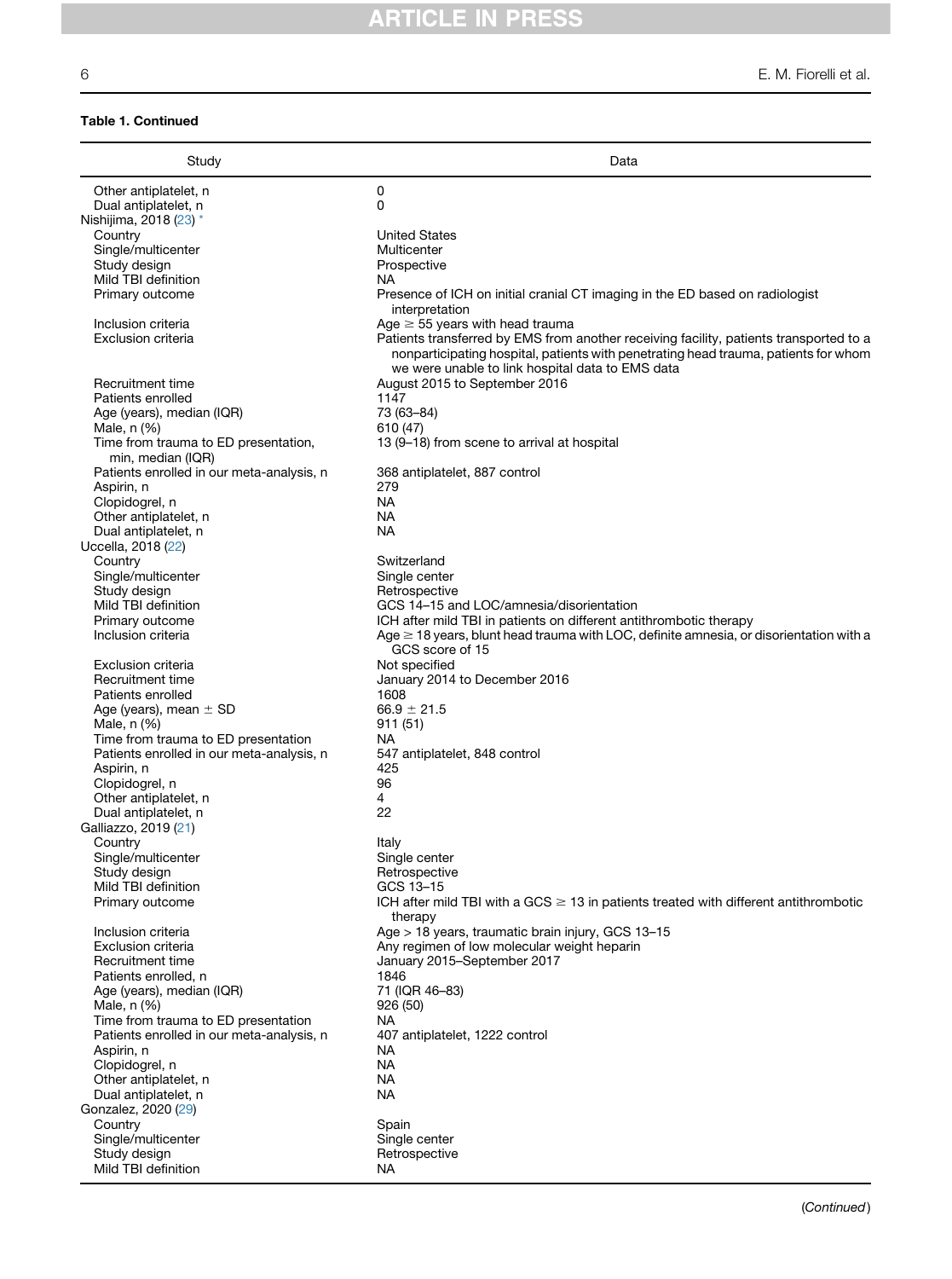#### Table 1. Continued

| Study                                              | Data                                                                                                                                                                                                                                                 |  |  |  |  |
|----------------------------------------------------|------------------------------------------------------------------------------------------------------------------------------------------------------------------------------------------------------------------------------------------------------|--|--|--|--|
| Primary outcome<br>Inclusion criteria              | To analyze factors associated with post-traumatic ICH after mild TBI<br>Age > 16 years; recent mild TBI (<2 h); GCS on arrival to the ED of > 14 points; having<br>received a CT scan because of the presence of clinical symptoms, according to the |  |  |  |  |
|                                                    | CCHR or NOC                                                                                                                                                                                                                                          |  |  |  |  |
| Exclusion criteria                                 | Anticoagulant therapy                                                                                                                                                                                                                                |  |  |  |  |
| Recruitment time                                   | January 2016 to December 2016                                                                                                                                                                                                                        |  |  |  |  |
| Patients enrolled, n                               | 566<br>55.2 (35-75)                                                                                                                                                                                                                                  |  |  |  |  |
| Age (years), median (IQR)<br>Male, n (%)           | 329 (58)                                                                                                                                                                                                                                             |  |  |  |  |
| Time from trauma to ED presentation                | < 2 h                                                                                                                                                                                                                                                |  |  |  |  |
| Patients enrolled in our meta-analysis, n          | 102 antiplatelet                                                                                                                                                                                                                                     |  |  |  |  |
|                                                    | 464 control                                                                                                                                                                                                                                          |  |  |  |  |
| Aspirin, n                                         | 82                                                                                                                                                                                                                                                   |  |  |  |  |
| Clopidogrel, n                                     | 5                                                                                                                                                                                                                                                    |  |  |  |  |
| Other antiplatelet, n                              | 0                                                                                                                                                                                                                                                    |  |  |  |  |
| Dual antiplatelet, n                               | 15                                                                                                                                                                                                                                                   |  |  |  |  |
| O'Brien, 2020 (28)                                 |                                                                                                                                                                                                                                                      |  |  |  |  |
| Country                                            | Canada                                                                                                                                                                                                                                               |  |  |  |  |
| Single/multicenter                                 | Multicenter                                                                                                                                                                                                                                          |  |  |  |  |
| Study design                                       | Retrospective                                                                                                                                                                                                                                        |  |  |  |  |
| Mild TBI definition                                | NA.<br>Clinically significant                                                                                                                                                                                                                        |  |  |  |  |
| Primary outcome                                    | ICH (defined as any acute ICH that was deemed sufficient to preclude discharge from                                                                                                                                                                  |  |  |  |  |
|                                                    | hospital without further interventions)                                                                                                                                                                                                              |  |  |  |  |
| Inclusion criteria                                 | Age $\geq$ 65 years; documented evidence of a blunt head trauma (such as bruising or                                                                                                                                                                 |  |  |  |  |
|                                                    | hematoma) or witnessed head impact; presenting to $ED < 7$ days following the injury                                                                                                                                                                 |  |  |  |  |
| <b>Exclusion criteria</b>                          | Any sign or symptoms of TBI (including a deterioration of GCS, LOC post-injury,                                                                                                                                                                      |  |  |  |  |
|                                                    | amnesia, vomiting, confusion, dizziness or vertigo), patients transferred from                                                                                                                                                                       |  |  |  |  |
|                                                    | another hospital, suspected basilar skull fracture, known intracranial anatomic                                                                                                                                                                      |  |  |  |  |
|                                                    | abnormalities such as cancer, previous neurosurgical intervention, chronic                                                                                                                                                                           |  |  |  |  |
|                                                    | subdural hematoma, or with genetic coagulation disorders were excluded,                                                                                                                                                                              |  |  |  |  |
|                                                    | witnessed seizures                                                                                                                                                                                                                                   |  |  |  |  |
| Recruitment time                                   | 2010-2017                                                                                                                                                                                                                                            |  |  |  |  |
| Patients enrolled, n<br>Age (years), mean $\pm$ SD | 311<br>$80.1 \pm 7.9$                                                                                                                                                                                                                                |  |  |  |  |
| Male, n (%)                                        | 111 (36)                                                                                                                                                                                                                                             |  |  |  |  |
| Time from trauma to ED presentation                | $< 7$ days                                                                                                                                                                                                                                           |  |  |  |  |
| Patients enrolled in our meta-analysis, n          | 86 antiplatelet, 61 control                                                                                                                                                                                                                          |  |  |  |  |
| Aspirin, n                                         | NA.                                                                                                                                                                                                                                                  |  |  |  |  |
| Clopidogrel, n                                     | NA                                                                                                                                                                                                                                                   |  |  |  |  |
| Other antiplatelet, n                              | 0                                                                                                                                                                                                                                                    |  |  |  |  |
| Dual antiplatelet, n                               | <b>NA</b>                                                                                                                                                                                                                                            |  |  |  |  |
| Probst, 2020 (27)                                  |                                                                                                                                                                                                                                                      |  |  |  |  |
| Country                                            | <b>United States</b>                                                                                                                                                                                                                                 |  |  |  |  |
| Single/multicenter                                 | Multicenter                                                                                                                                                                                                                                          |  |  |  |  |
| Study design<br>Mild TBI definition                | Prospective<br>NA.                                                                                                                                                                                                                                   |  |  |  |  |
| Primary outcome                                    | Prevalence of significant intracranial injury on neuroimaging                                                                                                                                                                                        |  |  |  |  |
| Inclusion criteria                                 | All adult patients (age > 18 years) with acute blunt head trauma for whom head CT                                                                                                                                                                    |  |  |  |  |
|                                                    | scanning was ordered                                                                                                                                                                                                                                 |  |  |  |  |
| Exclusion criteria                                 | Patients with a delayed presentation (>24 h after injury), with penetrating trauma, or                                                                                                                                                               |  |  |  |  |
|                                                    | with known intracranial injuries who were transferred to a participating center. There                                                                                                                                                               |  |  |  |  |
|                                                    | were no exclusions based on GCS score                                                                                                                                                                                                                |  |  |  |  |
| Recruitment time                                   | 2007-2015                                                                                                                                                                                                                                            |  |  |  |  |
| Patients enrolled, n                               | 9070                                                                                                                                                                                                                                                 |  |  |  |  |
| Age (years), median (IQR)                          | 53.8 (34.7-74.3)                                                                                                                                                                                                                                     |  |  |  |  |
| Male, n (%)                                        | 5505 (60.7)                                                                                                                                                                                                                                          |  |  |  |  |
| Time from trauma to ED presentation                | <24 h                                                                                                                                                                                                                                                |  |  |  |  |
| Patients enrolled in our meta-analysis, n          | 829 antiplatelet, 5715 control                                                                                                                                                                                                                       |  |  |  |  |
| Aspirin, n<br>Clopidogrel, n                       | 635<br>109                                                                                                                                                                                                                                           |  |  |  |  |
| Other antiplatelet, n                              | 0                                                                                                                                                                                                                                                    |  |  |  |  |
| Dual antiplatelet, n                               | 85                                                                                                                                                                                                                                                   |  |  |  |  |
|                                                    |                                                                                                                                                                                                                                                      |  |  |  |  |

CCHR = Canadian CT Head Rule; CT = computed tomography; ED = emergency department; EMS = Emergency Medical Services; GCS = Glasgow Coma Scale; ICH = intracranial hemorrhage; IQR = interquartile range; LOC = loss of consciousness; NA = not applicable; NOC = New Orleans Criteria; SD = standard deviation; TBI = traumatic brain injury.

\* In this study it was not possible to extrapolate data on mild TBI from data on moderate TBI, but the latter were < 5%. Descriptive data are given for the entire population enrolled in the primary studies.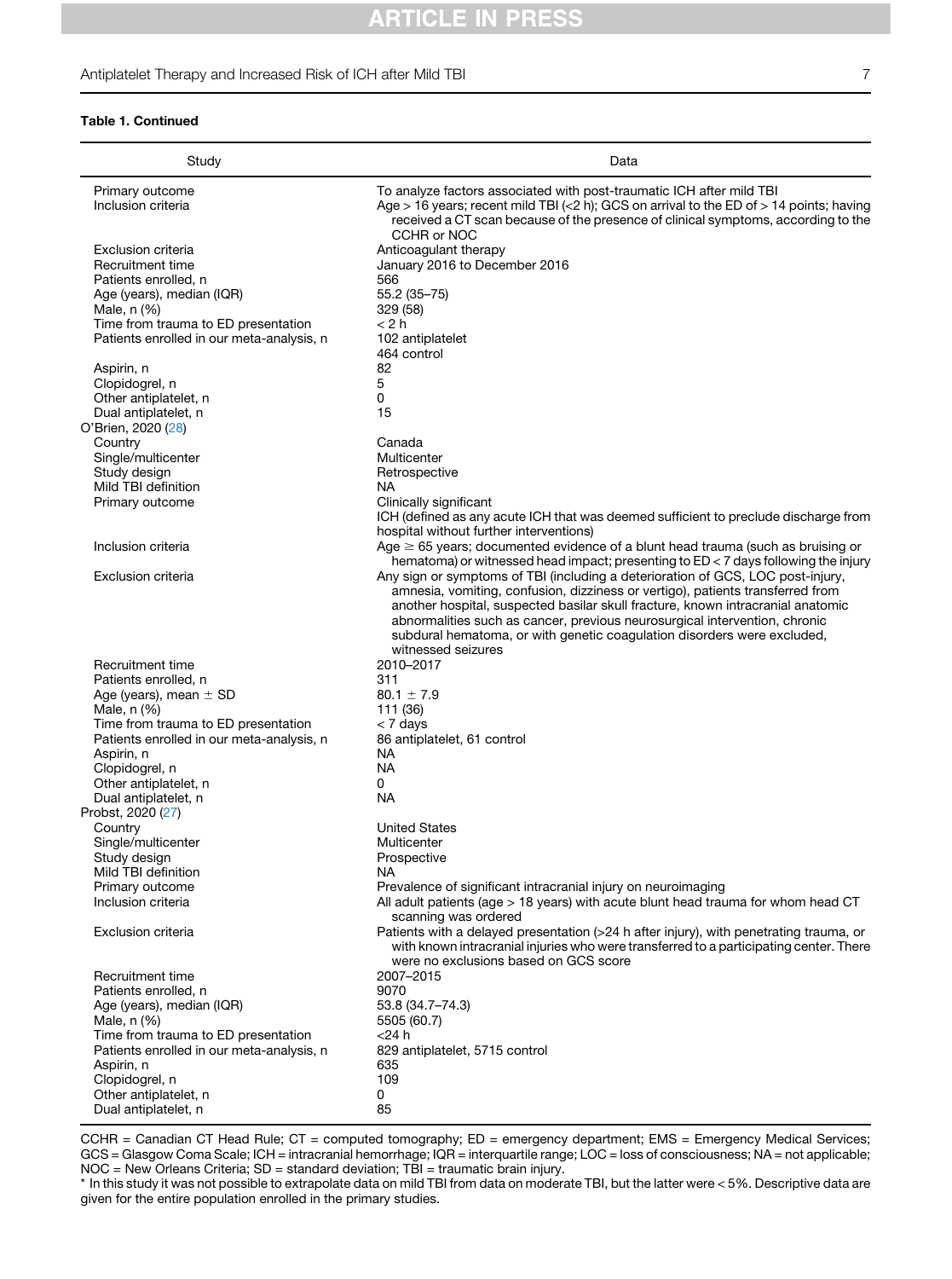|                          |        | Incidence of ICH       |                            |                        |  |  |  |
|--------------------------|--------|------------------------|----------------------------|------------------------|--|--|--|
|                          |        | Antiplatelet Group*    | Control Group <sup>T</sup> |                        |  |  |  |
| Study First Author, Year | n/N    | Rate (95% CI)          | n/N                        | Rate (95% CI)          |  |  |  |
| Probst, 2020 (27)        | 33/829 | $0.040(0.028 - 0.055)$ | 210/5715                   | $0.037(0.032 - 0.042)$ |  |  |  |
| O'Brien, 2020 (28)       | 11/86  | $0.128(0.066 - 0.217)$ | 4/61                       | $0.066(0.018 - 0.159)$ |  |  |  |
| Gonzalez, 2020 (29)      | 30/102 | $0.294(0.208 - 0.393)$ | 61/464                     | $0.131(0.102 - 0.166)$ |  |  |  |
| Galliazzo, 2019 (21)     | 22/387 | $0.057(0.036 - 0.085)$ | 36/787                     | $0.046(0.032 - 0.063)$ |  |  |  |
| Uccella, 2018 (22)       | 67/547 | $0.122(0.096 - 0.153)$ | 56/848                     | $0.066(0.050 - 0.085)$ |  |  |  |
| Nishijima, 2018 (23)     | 29/253 | $0.115(0.078 - 0.160)$ | 65/713                     | $0.091$ (0.071-0.115)  |  |  |  |
| Hamden, 2014 (24)        | 15/345 | $0.043(0.025 - 0.071)$ | 8/298                      | $0.027(0.012 - 0.052)$ |  |  |  |
| Riccardi, 2013 (25)      | 22/617 | $0.036(0.022 - 0.053)$ | 25/1532                    | $0.016(0.011 - 0.024)$ |  |  |  |
| Spektor, 2003 (26)       | 22/103 | $0.214(0.139 - 0.305)$ | 24/114                     | $0.211(0.140 - 0.297)$ |  |  |  |
| Random pooled rate       |        | $0.099(0.061 - 0.145)$ |                            | $0.064(0.041 - 0.093)$ |  |  |  |

<span id="page-7-0"></span>Table 2. Random-Effects Pooled Estimate Incidence of Intracranial Hemorrhage in Antiplatelet Group and Control Group

CI = confidence interval; ICH = intracranial hemorrhage.

\* Heterogeneity  $\chi^2_{.8}$  = 119.879; *p* = 0.00;  $I^2_{.8}$  = 93.327%.

† Heterogeneity  $\chi^2$ <sub>8</sub> = 167.757; *p* = 0.00;  $l^2$  = 95.231%.

neurosurgery between patients on antiplatelet therapy compared with the control group (RR 1.16; 95% CI 0.73–1.85;  $p = 0.52$ ;  $I^2 = 0\%$ ) ([Figure 3\)](#page-8-1).

The random-effects pooled estimate incidence of the composite outcome of mortality and neurosurgery in patients with ICH was 14.1% (95% CI 1.1–35.4%;  $I^2 = 85\%$ ) in the antiplatelet group and 10.9% (95% CI 0.0–33.3%;  $I^2 = 93\%$ ) in the control group ([Table 3\)](#page-9-0).

#### Quality Assessment

All of the studies were rated as having a moderate risk of bias based on NOS ([Table 4\)](#page-9-1). All studies presented an adequate selection quality, as the study populations appeared to be representative of the general population. NOS criteria showed that none of the studies met standard quality for ''comparability of cohorts,'' as analyses adjusted for confounding factors were not performed. Finally, we evaluated that there was not bias in the outcome domain.

#### Subgroup Analyses

We aimed to perform subgroup analyses to evaluate the bleeding risk associated with different types of antiplatelet medications (e.g., aspirin, clopidogrel, dipyridamole, prasugrel, ticagrelor, and ticlopidine) and with dual antiplatelet therapy; unfortunately, given the lack of data from the original studies, subgroup analyses were possible for aspirin and dual antiplatelet therapy only. RR of ICH for the subgroup of patients taking aspirin alone was 1.27 (95% CI 1.00–1.61;  $p = 0.05$ ;  $\overrightarrow{I}^2 = 0$ %), and we found an increased risk of ICH for patients on dual antiplatelet therapy (RR 3.21; 95% CI 2.15–4.76;  $p < 0.00001; I^2 = 52\%$ ).

#### Sensitivity Analyses

We performed a sensitivity analysis removing the study by Nishijima et al. in which moderate TBI could not be separated from mild TBI and the study by Probst et al. in which there were no exclusions based on GCS [\(23](#page-11-6),[27\)](#page-11-8). The increased risk of ICH for patients on antiplatelet therapy was confirmed, as an RR of 1.7 (95% CI 1.4–2.05;  $\vec{p}$  < 0.00001;  $\vec{l}$ <sup>2</sup> = 28%) was found.

We performed a sensitivity analysis, excluding the studies by Riccardi et al. and O'Brien et al., which included patients with a minimal TBI and the result did not change significantly (RR 1.43; 95% CI 1.22–1.68;  $p < 0.0001; I^2 = 51\%$  [\(25](#page-11-3),[28\)](#page-11-5).

The sensitivity analysis we aimed to perform to exclude studies at high risk of bias was not done because all of the studies were at moderate risk of bias.

#### DISCUSSION

Our meta-analysis found that patients with mild TBI on antiplatelet therapy have a higher risk of post-traumatic ICH compared with patients not on antiplatelet therapy. This risk was expressed with an RR of 1.51 (95% CI 1.21–1.88). Although wide variability existed in the incidence of ICH among studies, all studies showed an incremental risk of ICH in patients on antiplatelet therapy.

There is a paucity of data on how antiplatelet therapy contributes as a bleeding risk factor in patients with mild TBI; however, from a pathophysiological perspective, these drugs likely contribute to post-traumatic ICH, and this fact is supported by observational studies [\(30–33](#page-11-11)). The number of patients receiving antiplatelet therapy is increasing, particularly prescriptions for new antiplatelet drugs and dual antiplatelet therapy.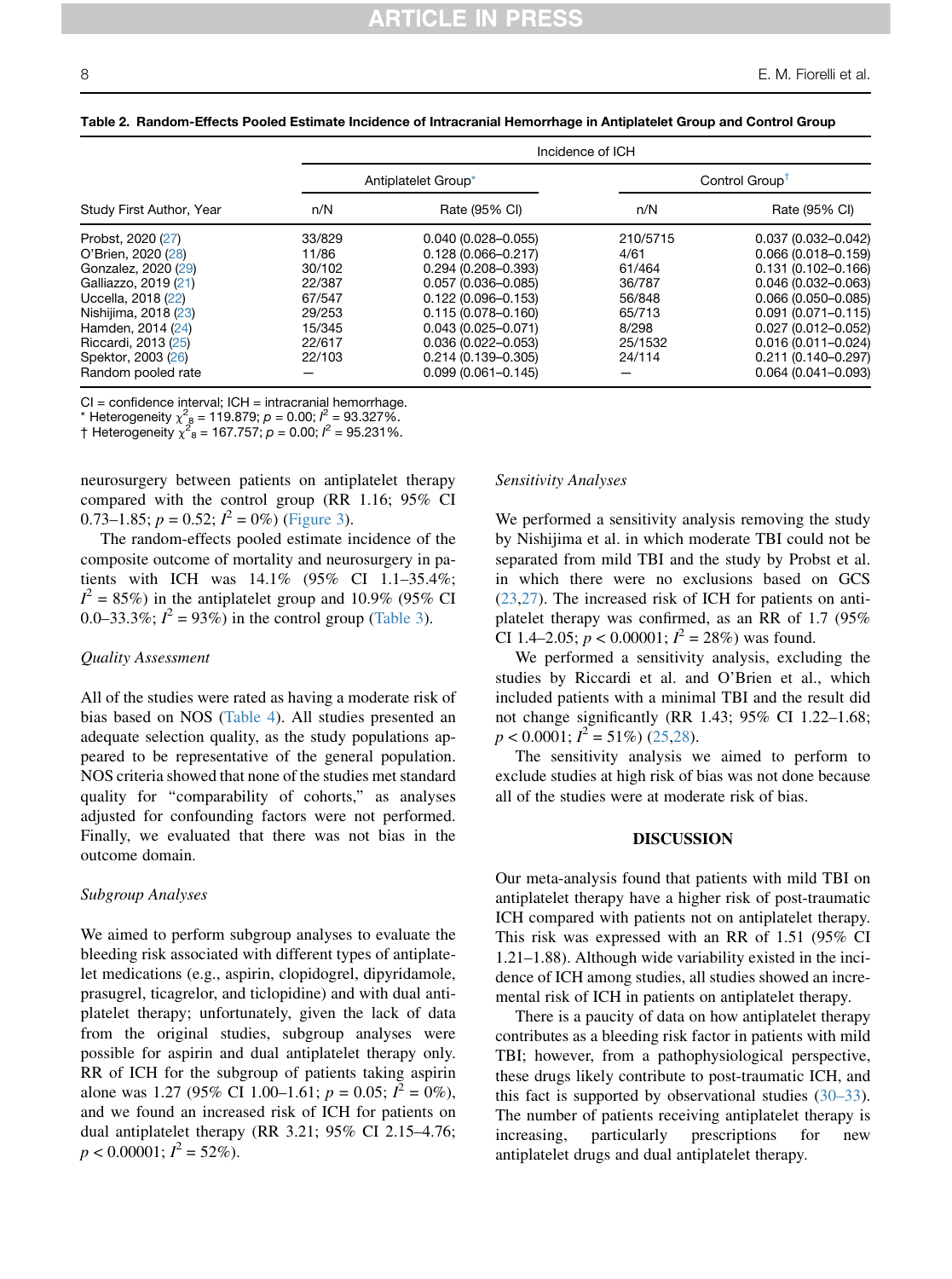#### <span id="page-8-0"></span>Antiplatelet Therapy and Increased Risk of ICH after Mild TBI 9 (1999) 2008 1999 1999 1999 1999 1999 1999 1999

|                                                                                                  | Antiplatelet group |       | <b>Risk Ratio</b><br>Control group |       |                                           | <b>Risk Ratio</b>        |                     |
|--------------------------------------------------------------------------------------------------|--------------------|-------|------------------------------------|-------|-------------------------------------------|--------------------------|---------------------|
| <b>Study or Subgroup</b>                                                                         | Events             | Total | <b>Events</b>                      | Total | Weight                                    | M-H, Random, 95% CI      | M-H, Random, 95% CI |
| Galliazzo S, 2019                                                                                | 22                 | 387   | 36                                 | 787   | 10.7%                                     | 1.24 [0.74, 2.08]        |                     |
| Gonzalez, 2019                                                                                   | 30                 | 102   | 61                                 | 464   | 14.8%                                     | 2.24 [1.53, 3.27]        | –∎–                 |
| Hamden K. 2014                                                                                   | 15                 | 345   | 8                                  | 298   | 5.3%                                      | 1.62 [0.70, 3.77]        |                     |
| Nishijima DK, 2018                                                                               | 29                 | 253   | 65                                 | 713   | 13.6%                                     | 1.26 [0.83, 1.90]        |                     |
| O'Brien T. 2020                                                                                  | 11                 | 86    | 4                                  | 61    | 3.4%                                      | 1.95 [0.65, 5.84]        |                     |
| Probst M, 2020                                                                                   | 33                 | 829   | 210                                | 5715  | 15.5%                                     | 1.08 [0.76, 1.55]        |                     |
| Riccardi A, 2013                                                                                 | 22                 | 617   | 25                                 | 1532  | 9.6%                                      | 2.19 [1.24, 3.85]        |                     |
| Spektor S, 2003                                                                                  | 22                 | 103   | 24                                 | 114   | 10.8%                                     | 1.01 [0.61, 1.70]        |                     |
| Uccella L. 2018                                                                                  | 67                 | 547   | 56                                 | 848   | 16.3%                                     | 1.85 [1.32, 2.60]        | --                  |
| <b>Total (95% CI)</b>                                                                            |                    | 3269  |                                    | 10532 | 100.0%                                    | 1.51 [1.21, 1.88]        |                     |
| Total events                                                                                     | 251                |       | 489                                |       |                                           |                          |                     |
| Heterogeneity: Tau <sup>2</sup> = 0.05; Chi <sup>2</sup> = 14.32, df = 8 (P = 0.07); $1^2$ = 44% |                    |       |                                    |       |                                           | 0.01<br>100<br>0.1<br>10 |                     |
| Test for overall effect: $Z = 3.71$ (P = 0.0002)                                                 |                    |       |                                    |       | Events lantiplatelet]<br>Events [control] |                          |                     |

Figure 2. Risk of intracranial hemorrhage in mild traumatic brain injury patients on antiplatelet therapy compared with the control group. CI = confidence interval. M-H = Mantel-Haenszel.

We compared the results of our meta-analysis with data presented in the CCHR ([9](#page-10-6)). The authors identified five high-risk factors (i.e., failure to reach a GCS of 15 within 2 h, suspected open skull fracture, any sign of basal skull fracture, vomiting  $\geq 2$  episodes, and age  $\geq 65$  years) and two medium-risk factors (i.e., amnesia before impact > 30 min and dangerous mechanism of injury) for traumatic ICH in mild TBI, with an OR for increasing risk of brain injury and neurosurgery ranging from 3.6 to 7.3 for high-risk factors and 1.4 to 2.8 for medium-risk factors. The authors recommended that patients with at least one high-risk factor should have a head CT scan, and patients with a medium-risk factor could be managed with careful observation or with a head CT scan, depending on local resources. In comparison, considering that in our meta-analysis patients on antiplatelet therapy had an RR of 1.51 for having an ICH, we speculate that antiplatelet therapy could be compared with the Canadian's medium-risk factors and, as for CCHR medium-risk factor, this implies closer monitoring of patients on antiplatelet therapy. We hypothesize that, as already reported, antiplatelet therapy in association with another risk factor should always be considered to assess the need for CT scan. Particularly considering that antiplatelet therapy is widely prescribed across different populations, its role in ICH development should be evaluated in relation to the characteristics and comorbidities of the patients ([13](#page-10-13)).

We found no difference in the incidence of mortality and neurosurgery between patients on antiplatelet therapy and the control group. Galliazzo et al. documented no deaths and no neurosurgical procedures in both the antiplatelet and control groups [\(21](#page-11-2)). In the other studies, the incidence of the composite outcome of mortality and neurosurgery was  $< 2\%$  (between 1.18% and 1.9%) in the antiplatelet group, except for the study by O'Brien et al., in which the incidence was 2.3% [\(23–28](#page-11-6)). However, the number of events was very low, with a larger sample size required to obtain conclusive results.

The data on ICH complications had major implications for patients on antiplatelet therapy because in these patients the detection of minor bleeding is useless, considering that specific antiplatelet antagonists do not exist and neurosurgery is the only treatment of proven benefit. In fact, platelet transfusion is still a matter of debate; several small studies, mainly retrospective, investigated the role of platelet transfusion after ICH in patients on antiplatelet therapy and found contrasting results. Brogi et al., in a recent meta-analysis, found a benefit only in terms of hematoma expansion, although with significant heterogeneity between studies enrolled,

<span id="page-8-1"></span>

Figure 3. Risk of mortality and neurosurgery in mild traumatic brain injury patients on antiplatelet therapy compared with the control group. CI = confidence interval. M-H = Mantel-Haenszel.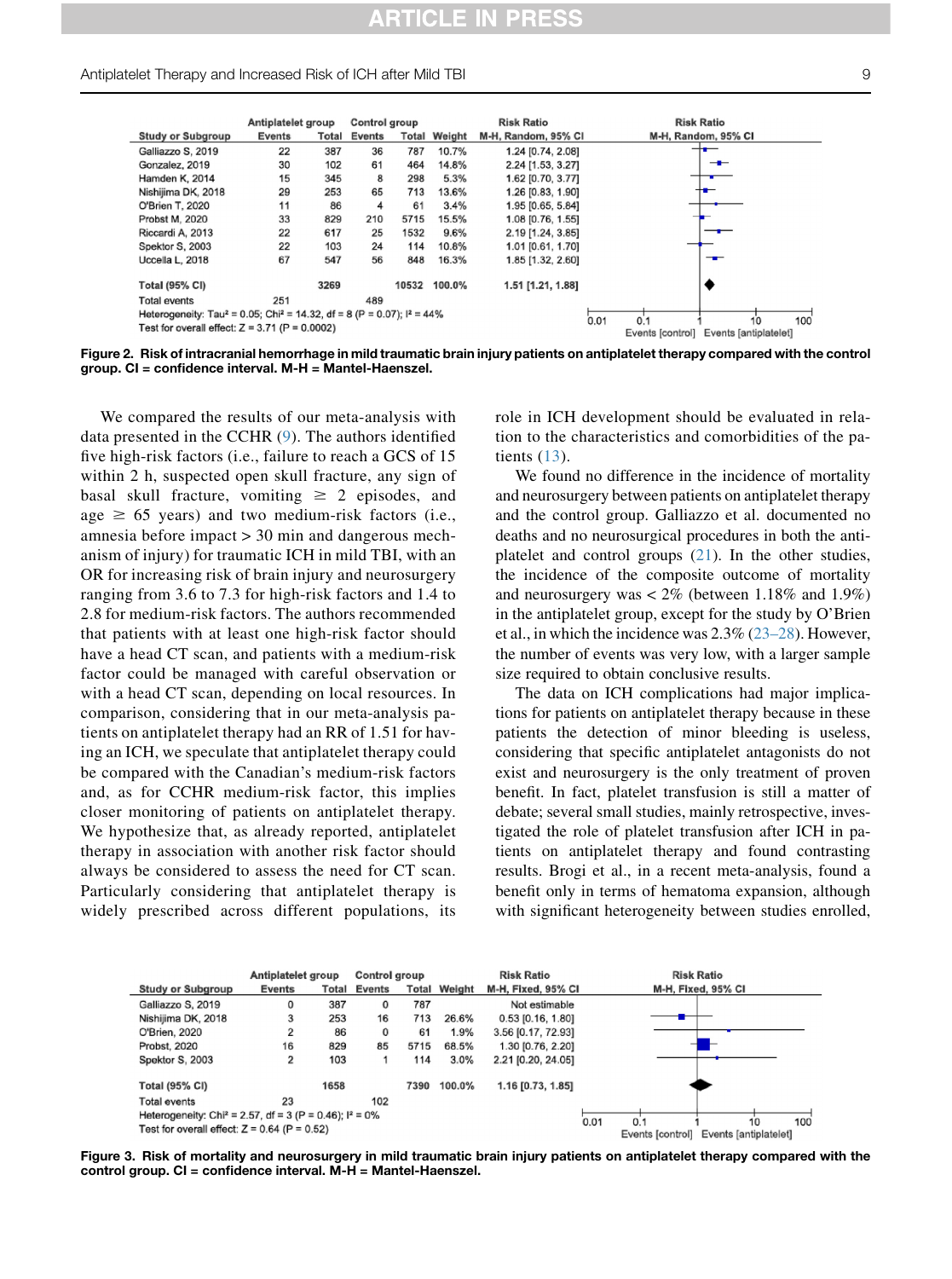| Study First Author, Year |       | Incidence of Mortality and Neurosurgery in Patients with ICH |                            |                        |  |  |  |
|--------------------------|-------|--------------------------------------------------------------|----------------------------|------------------------|--|--|--|
|                          |       | Antiplatelet Group*                                          | Control Group <sup>T</sup> |                        |  |  |  |
|                          | n/N   | Rate (95% CI)                                                | n/N                        | Rate (95% CI)          |  |  |  |
| O'Brien, 2020 (28)       | 2/11  | $0.182(0.023 - 0.518)$                                       | 0/4                        | $0.000(0.000 - 0.602)$ |  |  |  |
| Probst, 2020 (27)        | 16/33 | $0.485(0.308 - 0.665)$                                       | 85/210                     | $0.405(0.338 - 0.474)$ |  |  |  |
| Galliazzo, 2019 (21)     | 0/22  | $0.000(0.000 - 0.154)$                                       | 0/36                       | $0.000(0.000 - 0.097)$ |  |  |  |
| Nishijima, 2018 (23)     | 3/29  | $0.103(0.022 - 0.274)$                                       | 16/65                      | 0.246 (0.148-0.369)    |  |  |  |
| Spektor, 2003 (26)       | 2/22  | $0.091(0.011 - 0.292)$                                       | 1/24                       | $0.042(0.001 - 0.211)$ |  |  |  |
| Random pooled rate       |       | $0.141(0.011 - 0.354)$                                       |                            | $0.109(0.000 - 0.333)$ |  |  |  |

<span id="page-9-0"></span>Table 3. Random Pool Estimated Incidence of Composite Outcome Mortality and Neurosurgery in Antiplatelet Group and in Control Group in Patients with Intracranial Hemorrhage

CI = confidence interval; ICH = intracranial hemorrhage.

\* Heterogeneity  $\chi^2_{\rm A}$  = 26.759; *p* = 0.000;  $l^2$  = 85.052%.

† Heterogeneity  $\chi^2_4$  = 59.552; *p* = 0.00;  $l^2$  = 93.283%.

without finding any significant difference in terms of mortality and severe neurological disability [\(34](#page-11-12)).

A recent meta-analysis by Van den Brand et al. evaluated the role of antiplatelet therapy on post-traumatic ICH. The authors included studies that enrolled patients with mild, moderate, and severe TBI and compared ICH risk in patients on antiplatelet therapy with patients not on antiplatelet therapy  $(35)$  $(35)$  $(35)$ . In contrast to our metaanalysis, the control group contained patients without any antithrombotic therapy and patients on vitamin K antagonists. The authors obtained an OR for increasing risk of ICH after brain injury in patients on antiplatelet therapy of 1.87 (95% CI 1.27–2.74) and an OR of 2.72 (95% CI 1.92–3.85) from the sensitivity analysis, including only patients with mild TBI (GCS score 13– 15). Although the population studied in this metaanalysis differs in part from our population, the results obtained from Van den Brand et al. are similar to ours and reaffirm the role of antiplatelet therapy in posttraumatic ICH.

A recent systematic review and meta-analysis of observational studies on the incidence of ICH was conducted in patients with mild TBI on anticoagulant therapy and found a pooled random-effect ICH incidence of 8.9%

(95% CI 5–13.8%;  $I^2 = 93\%$ ) ([36\)](#page-11-14). Minhas et al. obtained an incidence of ICH similar to that for patients on antiplatelet therapy in our meta-analysis (8.6%; 95% CI 5– 13%;  $I^2 = 92\%$ ) [\(36](#page-11-14)). This similar incidence in ICH for patients on antiplatelet therapy and patients on anticoagulant therapy suggests that the risk of ICH is similar in these 2 populations. However, focused studies on this topic are needed to obtain robust conclusions.

Our meta-analysis showed wide variability in the incidence of ICH across studies. ICH incidence was much higher in Spektor et al. (around 21% in both groups) compared with other studies (range 1.6% to 12.2%) [\(26](#page-11-10)). It is not clear why this variability exists. One explanation is the enrollment of different populations. For example, Riccardi et al. only enrolled patients with mild TBI and no other symptoms [\(15](#page-10-14)). In comparison, Uccella et al. enrolled patients with loss of consciousness, post-traumatic amnesia, and other clinical features underlying more severe TBI, although mild according to mild TBI definition [\(22](#page-11-9)). Although the incidence of intracranial bleeding varies, all studies showed an incremental risk of ICH and no differences in neurosurgery and mortality were detected, although this result needs to be confirmed in future studies.

<span id="page-9-1"></span>Table 4. Newcastle-Ottawa Bias Assessment for Cohort Studies\*

| Study First Author, Year | Selection | Comparability | Outcome | Quality | <b>Risk of Bias</b> |
|--------------------------|-----------|---------------|---------|---------|---------------------|
| Probst, 2020 (27)        | $***$ **  |               | $***$   | ******  | Moderate            |
| O'Brien, 2020 (28)       | $***$ **  |               | $***$   | ******  | Moderate            |
| Gonzalez, 2020 (29)      | $***$ **  |               | $***$   | ******  | Moderate            |
| Galliazzo, 2019 (21)     | ****      |               | $***$   | ******  | Moderate            |
| Uccella, 2018 (22)       | $***$ **  |               | $***$   | ******  | Moderate            |
| Nishiima, 2018 (23)      | $***$ **  |               | $***$   | ******  | Moderate            |
| Hamden, 2014 (24)        | $***$ **  |               | $***$   | ******  | Moderate            |
| Riccardi, 2013 (25)      | $***$     |               | $***$   | ******  | Moderate            |
| Spektor, 2003 (26)       | $***$ **  | C             | $***$   | ******  | Moderate            |

\* A star is awarded for each criterion of the assessment tool that is met. Nine stars = low risk of bias; seven to eight stars = moderate risk of bias; zero to six stars = high risk of bias.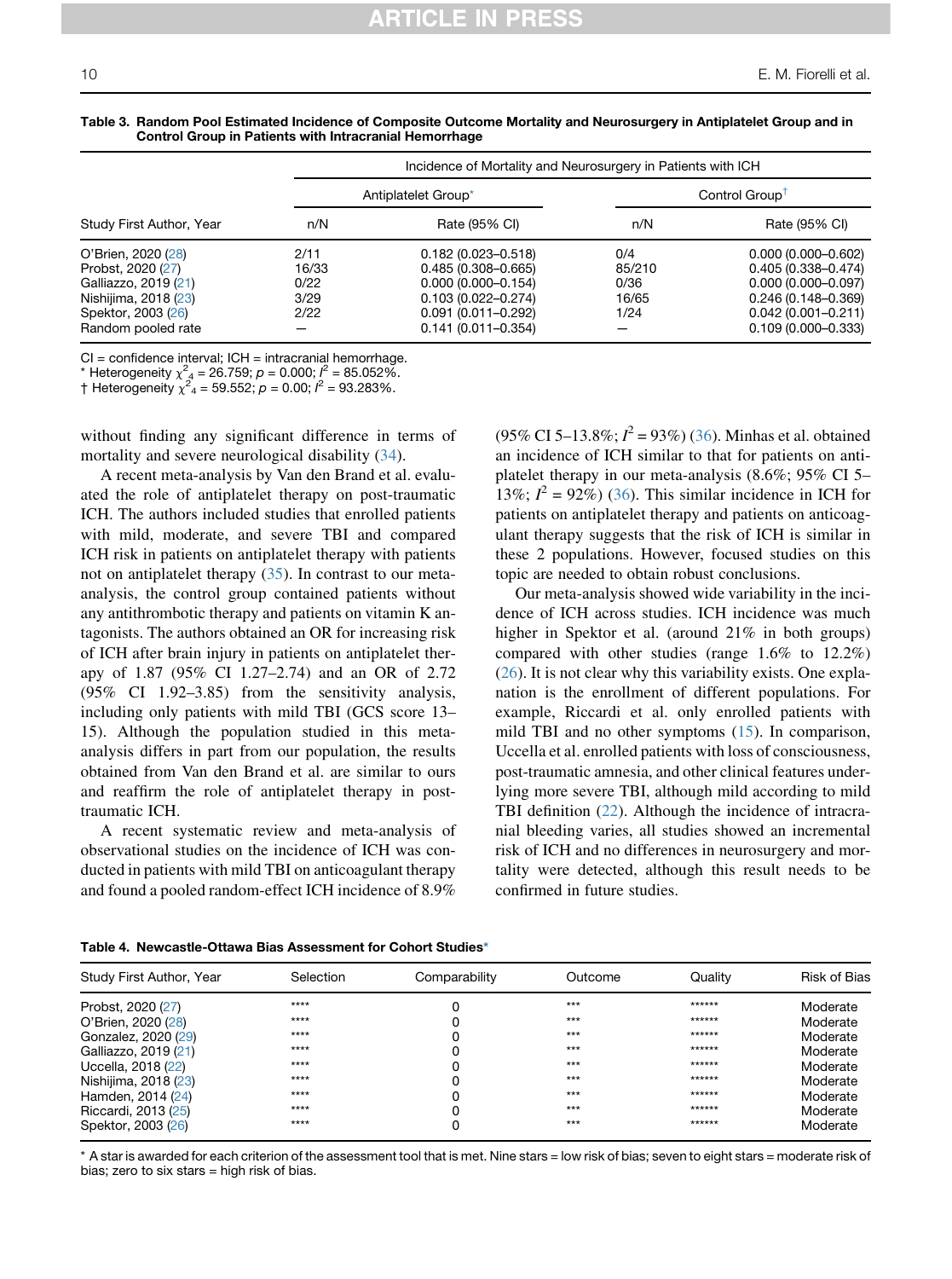Another interesting aspect is how different types of antiplatelet drugs contribute to the development of posttraumatic ICH. Several antiplatelet drugs exist, with increasing numbers of patients receiving dual antiplatelet therapy. It would be useful to establish whether different drugs cause different effects. Analysis of data from two of the assessed studies found that aspirin has a minor role in ICH developing ([22](#page-11-9)[,26](#page-11-10)). Uccella et al. reported that the number of bleeding events was higher in patients using the new antiplatelet generation ([22\)](#page-11-9). Our subgroup analyses found no role of aspirin alone in increasing risk of ICH, and, as expected, we found an increased risk of ICH in patients on dual antiplatelet therapy (RR 3.21; 95% CI 2.15–4.76). However, this result must be considered with caution, as only three studies were included in the subgroup analysis. Probst et al. found an incidence of ICH of 2.7% in patients on clopidogrel; unfortunately, it was the only study in which these data were available and a meta-analysis was not performed ([27\)](#page-11-8).

Additional studies are required on this topic for use in clinical practice.

#### Limitations

The limitations of our study were attributed to the intrinsic limitations of the evaluated articles. For example, one-half of the studies were retrospective, lacking analyses on potential confounding factors when evaluating the risk of ICH  $(4,9,12)$  $(4,9,12)$  $(4,9,12)$  $(4,9,12)$  $(4,9,12)$ . In addition, these articles did not evaluate the risk of ICH in patients who did not receive a CT scan, potentially creating a selection bias. In future studies, it would be interesting to have clinical follow-up for patients not receiving CT scan. Another limit that need to be emphasized is that, considering the lack of consensus on the definition of mild TBI, we could have included patients with minimal TBI rather than mild TBI, underestimating the risk of antiplatelets. We tried to overcome this limit with a sensitivity analysis without studies potentially including patients with minimal TBI, and we obtained similar results. However, we believe that in clinical practice, regardless of the strict definition of minimal or mild TBI, the identification of potential risk factors for bleeding is of pivotal importance to better stratify risk of complication. Finally, we had insufficient data to perform subgroup analyses to evaluate the bleeding risk associated with different types of antiplatelet medication, except for aspirin and dual antiplatelet.

## **CONCLUSIONS**

This study found that patients on antiplatelet therapy have a higher risk of ICH after mild TBI compared with patients not on antiplatelet therapy. Although there was wide variability in the incidence of ICH among studies, all studies found an incremental risk of ICH in patients on antiplatelet therapy. However, the risk is just slightly increased, and the need for performing a CT scan in patients on antiplatelet therapy after a mild TBI should be evaluated case by case, but always considered in patients with other risk factors.

#### REFERENCES

- <span id="page-10-1"></span><span id="page-10-0"></span>1. [Rutland-Brown W, Langlois JA, Thomas KE, Xi YL. Incidence of](http://refhub.elsevier.com/S0736-4679(20)30723-X/sref1) [traumatic brain injury in the United States, 2003. J Head Trauma](http://refhub.elsevier.com/S0736-4679(20)30723-X/sref1) [Rehabil 2006;21:544–8.](http://refhub.elsevier.com/S0736-4679(20)30723-X/sref1)
- 2. [Taylor CA, Bell JM, Breiding MJ, Xu L. Traumatic brain injury](http://refhub.elsevier.com/S0736-4679(20)30723-X/sref2)[related emergency department visits, hospitalizations, and](http://refhub.elsevier.com/S0736-4679(20)30723-X/sref2) [deaths—United States, 2007 and 2013. MMWR Surveill Summ](http://refhub.elsevier.com/S0736-4679(20)30723-X/sref2) [2017;66\(9\):1–16](http://refhub.elsevier.com/S0736-4679(20)30723-X/sref2).
- <span id="page-10-3"></span><span id="page-10-2"></span>3. [Jagoda AS, Bazarian JJ, Bruns JJ, et al. Clinical policy: neuroimag](http://refhub.elsevier.com/S0736-4679(20)30723-X/sref3)[ing and decisionmaking in adult mild traumatic brain injury in the](http://refhub.elsevier.com/S0736-4679(20)30723-X/sref3) [acute setting. J Emerg Nurs 2009;35:5–40.](http://refhub.elsevier.com/S0736-4679(20)30723-X/sref3)
- 4. [O'Keefe K. Traumatic brain injury. In: Cone D, Brice JH,](http://refhub.elsevier.com/S0736-4679(20)30723-X/sref4) [Delbridge TR, Myers JB, eds. Emergency Medical Services: Clin](http://refhub.elsevier.com/S0736-4679(20)30723-X/sref4)[ical Practice and Systems Oversight, 1. Hoboken, NJ: Wiley;](http://refhub.elsevier.com/S0736-4679(20)30723-X/sref4) [2015:237–42.](http://refhub.elsevier.com/S0736-4679(20)30723-X/sref4)
- <span id="page-10-8"></span><span id="page-10-4"></span>5. [Rath G, Ray B. Head injury: assessment and early management.](http://refhub.elsevier.com/S0736-4679(20)30723-X/sref5) [Pract Guidel Anesth 2016;2014:53](http://refhub.elsevier.com/S0736-4679(20)30723-X/sref5).
- 6. [Powers KS. Head injury: triage, assessment, investigation and early](http://refhub.elsevier.com/S0736-4679(20)30723-X/sref6) [management of head injury in children, young people and adults.](http://refhub.elsevier.com/S0736-4679(20)30723-X/sref6) [Partial update of NICE CG56. Appendices. Natl Clin Guidel Cent](http://refhub.elsevier.com/S0736-4679(20)30723-X/sref6) [2014;1–618.](http://refhub.elsevier.com/S0736-4679(20)30723-X/sref6)
- 7. [Albers CE, Von Allmen M, Evangelopoulos DS, Zisakis AK,](http://refhub.elsevier.com/S0736-4679(20)30723-X/sref7) [Zimmermann H, Exadaktylos AK. What is the incidence of intra](http://refhub.elsevier.com/S0736-4679(20)30723-X/sref7)[cranial bleeding in patients with mild traumatic brain injury? A](http://refhub.elsevier.com/S0736-4679(20)30723-X/sref7) [retrospective study in 3088 canadian CT head rule patients. Biomed](http://refhub.elsevier.com/S0736-4679(20)30723-X/sref7) [Res Int 2013;2013:453978](http://refhub.elsevier.com/S0736-4679(20)30723-X/sref7).
- <span id="page-10-6"></span><span id="page-10-5"></span>8. [Brenner DJ, Hall EJ. Computed tomography—an increasing source](http://refhub.elsevier.com/S0736-4679(20)30723-X/sref8) [of radiation exposure: commentary. N Engl J Med 2007;2277–84](http://refhub.elsevier.com/S0736-4679(20)30723-X/sref8).
- <span id="page-10-7"></span>9. [Stiell IG, Wells GA, Vandemheen K, et al. The Canadian CT Head](http://refhub.elsevier.com/S0736-4679(20)30723-X/sref9) [Rule for patients with minor head injury. Lancet 2001;357\(9266\):](http://refhub.elsevier.com/S0736-4679(20)30723-X/sref9) [1391–6](http://refhub.elsevier.com/S0736-4679(20)30723-X/sref9).
- 10. [Mower WR, Hoffman JR, Herbert M, Wolfson AB, Pollack CV,](http://refhub.elsevier.com/S0736-4679(20)30723-X/sref10) [Zucker MI. Developing a decision instrument to guide computed](http://refhub.elsevier.com/S0736-4679(20)30723-X/sref10) [tomographic imaging of blunt head injury patients. J Trauma](http://refhub.elsevier.com/S0736-4679(20)30723-X/sref10) [2005;59:954–9.](http://refhub.elsevier.com/S0736-4679(20)30723-X/sref10)
- <span id="page-10-9"></span>11. [Haydel MJ, Preston CA, Mills TJ, Luber S, Blaudeau E,](http://refhub.elsevier.com/S0736-4679(20)30723-X/sref11) [DeBlieux PMC. Indications for computed tomography in patients.](http://refhub.elsevier.com/S0736-4679(20)30723-X/sref11) [N Engl J Med 2000;343:100–5](http://refhub.elsevier.com/S0736-4679(20)30723-X/sref11).
- <span id="page-10-13"></span>12. [Reed D. Adult Trauma Clinical Practice Guidelines. Initial Manage](http://refhub.elsevier.com/S0736-4679(20)30723-X/sref12)[ment of Closed Head Injury in Adults. 2nd Edition. North Sydney,](http://refhub.elsevier.com/S0736-4679(20)30723-X/sref12) [NSW, Australia: NSW Ministry of Health; 2011.](http://refhub.elsevier.com/S0736-4679(20)30723-X/sref12)
- 13. [Unden J, Ingebrigtsen T, Romner B. Scandinavian guidelines for](http://refhub.elsevier.com/S0736-4679(20)30723-X/sref13) [initial management of minimal, mild and moderate head injuries](http://refhub.elsevier.com/S0736-4679(20)30723-X/sref13) [in adults: an evidence and consensus-based update. BMC Med](http://refhub.elsevier.com/S0736-4679(20)30723-X/sref13) [2013;11:50.](http://refhub.elsevier.com/S0736-4679(20)30723-X/sref13)
- <span id="page-10-14"></span>14. [Rusticali B, Gili L, Jefferson T, et al. Treatment of minor and severe](http://refhub.elsevier.com/S0736-4679(20)30723-X/sref14) [traumatic brain injury. National reference guidelines. Minerva](http://refhub.elsevier.com/S0736-4679(20)30723-X/sref14) [Anestesiol 2008;74:583–616.](http://refhub.elsevier.com/S0736-4679(20)30723-X/sref14)
- <span id="page-10-10"></span>15. [SIGN. Early management of patients with a head injury. Scottish In](http://refhub.elsevier.com/S0736-4679(20)30723-X/sref15)[tercoll Guidel Netw 2009;110:84.](http://refhub.elsevier.com/S0736-4679(20)30723-X/sref15)
- <span id="page-10-11"></span>16. [Williams CD, Chan AT, Elman MR, et al. Aspirin use among adults](http://refhub.elsevier.com/S0736-4679(20)30723-X/sref16) [in the U.S.: results of a national survey. Am J Prev Med 2015;48:](http://refhub.elsevier.com/S0736-4679(20)30723-X/sref16) [501–8.](http://refhub.elsevier.com/S0736-4679(20)30723-X/sref16)
- 17. [Li L, Geraghty OC, Mehta Z, Rothwell PM. Age-specific risks,](http://refhub.elsevier.com/S0736-4679(20)30723-X/sref17) [severity, time course, and outcome of bleeding on long-term anti](http://refhub.elsevier.com/S0736-4679(20)30723-X/sref17)[platelet treatment after vascular events: a population-based cohort](http://refhub.elsevier.com/S0736-4679(20)30723-X/sref17) [study. Lancet 2017;390\(10093\):490–9.](http://refhub.elsevier.com/S0736-4679(20)30723-X/sref17)
- <span id="page-10-12"></span>18. [Moher D, Liberati A, Tetzlaff J, Altman DG. Academia and clinic](http://refhub.elsevier.com/S0736-4679(20)30723-X/sref18) [annals of internal medicine preferred reporting items for systematic](http://refhub.elsevier.com/S0736-4679(20)30723-X/sref18)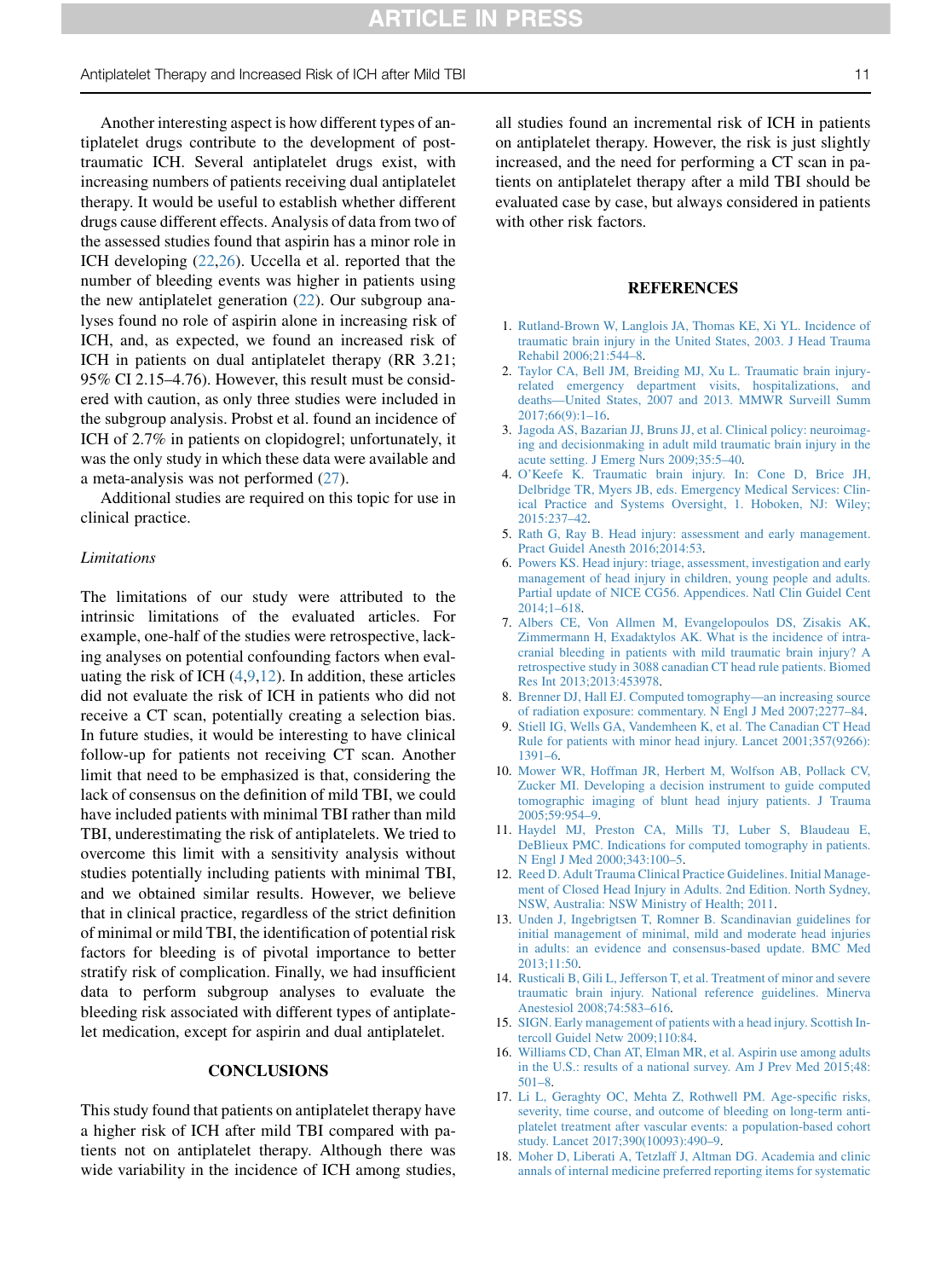[reviews and meta-analyses: the PRISMA statement. Annu Intern](http://refhub.elsevier.com/S0736-4679(20)30723-X/sref18) [Med 2009;151:264–9.](http://refhub.elsevier.com/S0736-4679(20)30723-X/sref18)

- <span id="page-11-0"></span>19. [Stroup DF, Berlin JA, Morton SC, et al. Meta-analysis of observa](http://refhub.elsevier.com/S0736-4679(20)30723-X/sref19)[tional studies in epidemiology. JAMA 2000;283:2008–12.](http://refhub.elsevier.com/S0736-4679(20)30723-X/sref19)
- <span id="page-11-1"></span>20. Wells GA, Shea B, O'Connel D, et al. The Newcastle-Ottawa Scale (NOS) for assessing the quality of non randomised studies in metaanalysis. Available at: [http://www.ohri.ca/programs/clinical\\_](http://www.ohri.ca/programs/clinical_epidemiology/oxford.asp) [epidemiology/oxford.asp.](http://www.ohri.ca/programs/clinical_epidemiology/oxford.asp) Accessed August 9, 2020.
- <span id="page-11-2"></span>21. [Galliazzo S, Bianchi MD, Virano A, et al. Intracranial bleeding risk](http://refhub.elsevier.com/S0736-4679(20)30723-X/sref21) [after minor traumatic brain injury in patients on antithrombotic](http://refhub.elsevier.com/S0736-4679(20)30723-X/sref21) [drugs. Thromb Res 2019;174:113–20.](http://refhub.elsevier.com/S0736-4679(20)30723-X/sref21)
- <span id="page-11-9"></span>22. [Uccella L. Are antiplatelet and anticoagulants drugs a risk factor for](http://refhub.elsevier.com/S0736-4679(20)30723-X/sref22) [bleeding in mild traumatic brain injury? World Neurosurg 2018;](http://refhub.elsevier.com/S0736-4679(20)30723-X/sref22) [110:e339–45](http://refhub.elsevier.com/S0736-4679(20)30723-X/sref22).
- <span id="page-11-6"></span>23. [Nishijima DK, Gaona SD, Waechter T, et al. The incidence of trau](http://refhub.elsevier.com/S0736-4679(20)30723-X/sref23)[matic intracranial hemorrhage in head-injured older adults trans](http://refhub.elsevier.com/S0736-4679(20)30723-X/sref23)[ported by EMS with and without anticoagulant or antiplatelet use.](http://refhub.elsevier.com/S0736-4679(20)30723-X/sref23) [J Neurotrauma 2018;35:750–9](http://refhub.elsevier.com/S0736-4679(20)30723-X/sref23).
- <span id="page-11-7"></span>24. [Hamden K, Agresti D, Jeanmonod R, Woods D, Reiter M,](http://refhub.elsevier.com/S0736-4679(20)30723-X/sref24) [Jeanmonod D. Characteristics of elderly fall patients with baseline](http://refhub.elsevier.com/S0736-4679(20)30723-X/sref24) [mental status: high-risk features for intracranial injury. Am J Emerg](http://refhub.elsevier.com/S0736-4679(20)30723-X/sref24) [Med 2014;32:890–4.](http://refhub.elsevier.com/S0736-4679(20)30723-X/sref24)
- <span id="page-11-3"></span>25. [Riccardi A, Frumento F, Guiddo G, et al. Minor head injury in the](http://refhub.elsevier.com/S0736-4679(20)30723-X/sref25) [elderly at very low risk: a retrospective study of 6 years in an emer](http://refhub.elsevier.com/S0736-4679(20)30723-X/sref25)[gency department \(ED\). Am J Emerg Med 2013;31:37–41.](http://refhub.elsevier.com/S0736-4679(20)30723-X/sref25)
- <span id="page-11-10"></span>26. [Spektor S, Agus S, Merkin V, Constantini S. Low-dose aspirin pro](http://refhub.elsevier.com/S0736-4679(20)30723-X/sref26)[phylaxis and risk of intracranial hemorrhage in patients older than](http://refhub.elsevier.com/S0736-4679(20)30723-X/sref26) [60 years of age with mild or moderate head injury: a prospective](http://refhub.elsevier.com/S0736-4679(20)30723-X/sref26) [study. J Neurosurg 2003;99:661–5.](http://refhub.elsevier.com/S0736-4679(20)30723-X/sref26)
- <span id="page-11-8"></span>27. [Probst MA, Gupta M, Hendey GW, et al. Prevalence of intracranial](http://refhub.elsevier.com/S0736-4679(20)30723-X/sref27) [injury in adult patients with blunt head trauma with and without](http://refhub.elsevier.com/S0736-4679(20)30723-X/sref27) [anticoagulant or antiplatelet use. Ann Emerg Med 2020;75:354–64](http://refhub.elsevier.com/S0736-4679(20)30723-X/sref27).
- <span id="page-11-5"></span>28. [O'Brien T, Mitra B, Le Sage N, et al. Clinically significant traumatic](http://refhub.elsevier.com/S0736-4679(20)30723-X/sref28) [intracranial hemorrhage following minor head trauma in older](http://refhub.elsevier.com/S0736-4679(20)30723-X/sref28) [adults: a retrospective cohort study. Brain Inj 2020;34:834–9.](http://refhub.elsevier.com/S0736-4679(20)30723-X/sref28)
- <span id="page-11-4"></span>29. [Gonzalez GM, Dusseck Brutus R, Garcia-Olloqui A, et al. Role of](http://refhub.elsevier.com/S0736-4679(20)30723-X/sref29) [antiplatelet therapy in the development of intracranial bleeding after](http://refhub.elsevier.com/S0736-4679(20)30723-X/sref29) [mild traumatic brain injury. Med Clin \(Barc\) 2020;154\(2\):52–4](http://refhub.elsevier.com/S0736-4679(20)30723-X/sref29).
- <span id="page-11-11"></span>30. [Fabbri A, Servadei F, Marchesini G, Bronzoni C, Montesi D,](http://refhub.elsevier.com/S0736-4679(20)30723-X/sref30) [Arietta L. Antiplatelet therapy and the outcome of subjects with](http://refhub.elsevier.com/S0736-4679(20)30723-X/sref30) [intracranial injury: the Italian SIMEU study. Crit Care 2013;](http://refhub.elsevier.com/S0736-4679(20)30723-X/sref30) [17\(2\):R53](http://refhub.elsevier.com/S0736-4679(20)30723-X/sref30).
- 31. [Brewer ES, Reznikov B, Liberman RF, et al. Incidence and predic](http://refhub.elsevier.com/S0736-4679(20)30723-X/sref31)[tors of intracranial hemorrhage after minor head trauma in patients](http://refhub.elsevier.com/S0736-4679(20)30723-X/sref31) [taking anticoagulant and antiplatelet medication. J Trauma 2011;](http://refhub.elsevier.com/S0736-4679(20)30723-X/sref31) [70\(1\):E1–5.](http://refhub.elsevier.com/S0736-4679(20)30723-X/sref31)
- 32. [Moustafa F, Roubin J, Pereira B, et al. Predictive factors of intracra](http://refhub.elsevier.com/S0736-4679(20)30723-X/sref32)[nial bleeding in head trauma patients receiving antiplatelet therapy](http://refhub.elsevier.com/S0736-4679(20)30723-X/sref32) [admitted to an emergency department. Scand J Trauma Resusc](http://refhub.elsevier.com/S0736-4679(20)30723-X/sref32) [Emerg Med 2018;26:50](http://refhub.elsevier.com/S0736-4679(20)30723-X/sref32).
- 33. [Nishijima DK, Offerman SR, Ballard DW, et al. Risk of traumatic](http://refhub.elsevier.com/S0736-4679(20)30723-X/sref33) [intracranial hemorrhage in patients with head injury and preinjury](http://refhub.elsevier.com/S0736-4679(20)30723-X/sref33) [warfarin or clopidogrel use. Acad Emerg Med 2013;20:140–5.](http://refhub.elsevier.com/S0736-4679(20)30723-X/sref33)
- <span id="page-11-12"></span>34. Brogi E, Corbella D, Coccolini F, et al. The role of platelet transfusions after intracranial hemorrhage in patients on antiplatelet agents: a systematic review and meta-analysis. World Neurosurg 2020; [https://doi.org/10.1016/j.wneu.2020.03.216.](https://doi.org/10.1016/j.wneu.2020.03.216)
- <span id="page-11-13"></span>35. [Van den Brand CL, Tolido T, Rambach AH, et al. Systematic review](http://refhub.elsevier.com/S0736-4679(20)30723-X/sref35) [and meta-analysis: is pre-injury antiplatelet therapy associated with](http://refhub.elsevier.com/S0736-4679(20)30723-X/sref35) [traumatic intracranial hemorrhage? J Neurotrauma 2017;34:1–7](http://refhub.elsevier.com/S0736-4679(20)30723-X/sref35).
- <span id="page-11-14"></span>36. [Minhas H, Welsher A, Turcotte M, et al. Incidence of intracranial](http://refhub.elsevier.com/S0736-4679(20)30723-X/sref36) [bleeding in anticoagulated patients with minor head injury: a sys](http://refhub.elsevier.com/S0736-4679(20)30723-X/sref36)[tematic review and meta-analysis of prospective studies. Br J Hae](http://refhub.elsevier.com/S0736-4679(20)30723-X/sref36)[matol 2018;183:119–26](http://refhub.elsevier.com/S0736-4679(20)30723-X/sref36).